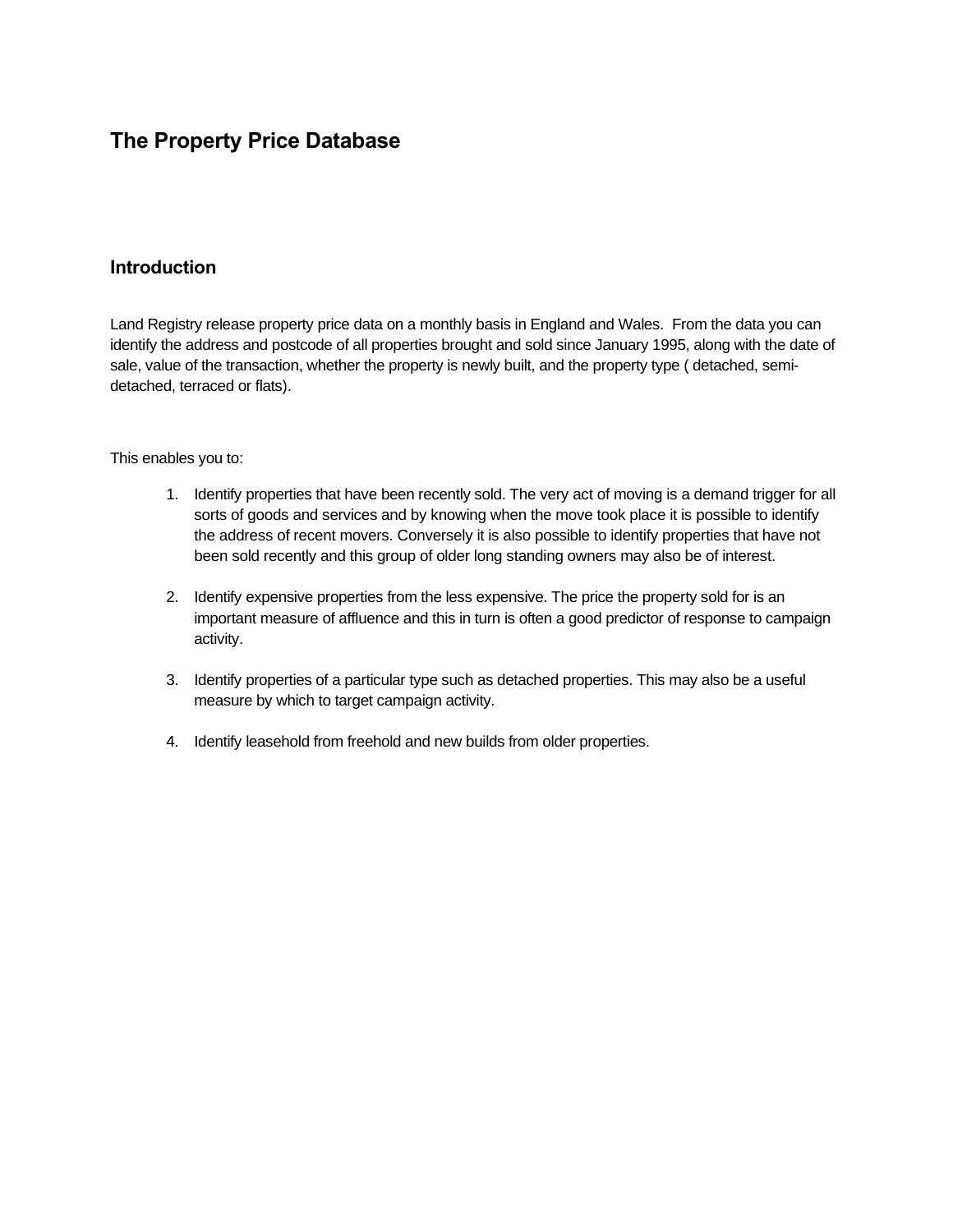### **Data Held**

Land Registry data for the period January 1995 to December 2021 has been extracted. There were over 26 million records and each record represents the sale of a property and information about that sale. If a property has been sold several times then one record will be present for each transaction. After removing obvious nonresidential properties, a few very low or very high value properties and duplicate transactions; the final file was netted down to one record per property carrying across the information for the most recent sale plus a count of the number of times the property was sold and a modelled estimate of what the property is worth in today's market. In total the final address file contains nearly 14.6 million records and against each the following information is held:

- 1. Address and Postcode (processed against Ordnance Survey's Addressbase Premium Product)
- 2. Price Paid for the property at time of Sale
- 3. Date of Sale
- 4. Property Type D=Detached F=Flat S=Semi-Detached T=Terraced
- 5. New Build (Yes/No)
- 6. Leasehold or Freehold L=Leasehold F=Freehold

To each record the following were also added

- 7. Estimated Value of the Property in 2021.
- 8. Number of Times the Property has been Sold since 1995 (1,2,3,4, 5 or more).
- 9. Region.
- 10. Easting and Northing (for identifying catchment areas).
- 11. Sonar Geodemographic Classification.
- 12. Postcode based Predictor of Wealth
- 13. Postcode based Predictor of the Presence of Families
- 14. The proportion of Properties in each Council Tax Band in the postcode
- 15. FSA Postcode Sector Mortgage Lending Q1 2020
- 16. Index of Multiple Deprivation
- 17. The proportion of properties in the Lower Level Super Output Area (LSOA) within 12 age of property bands.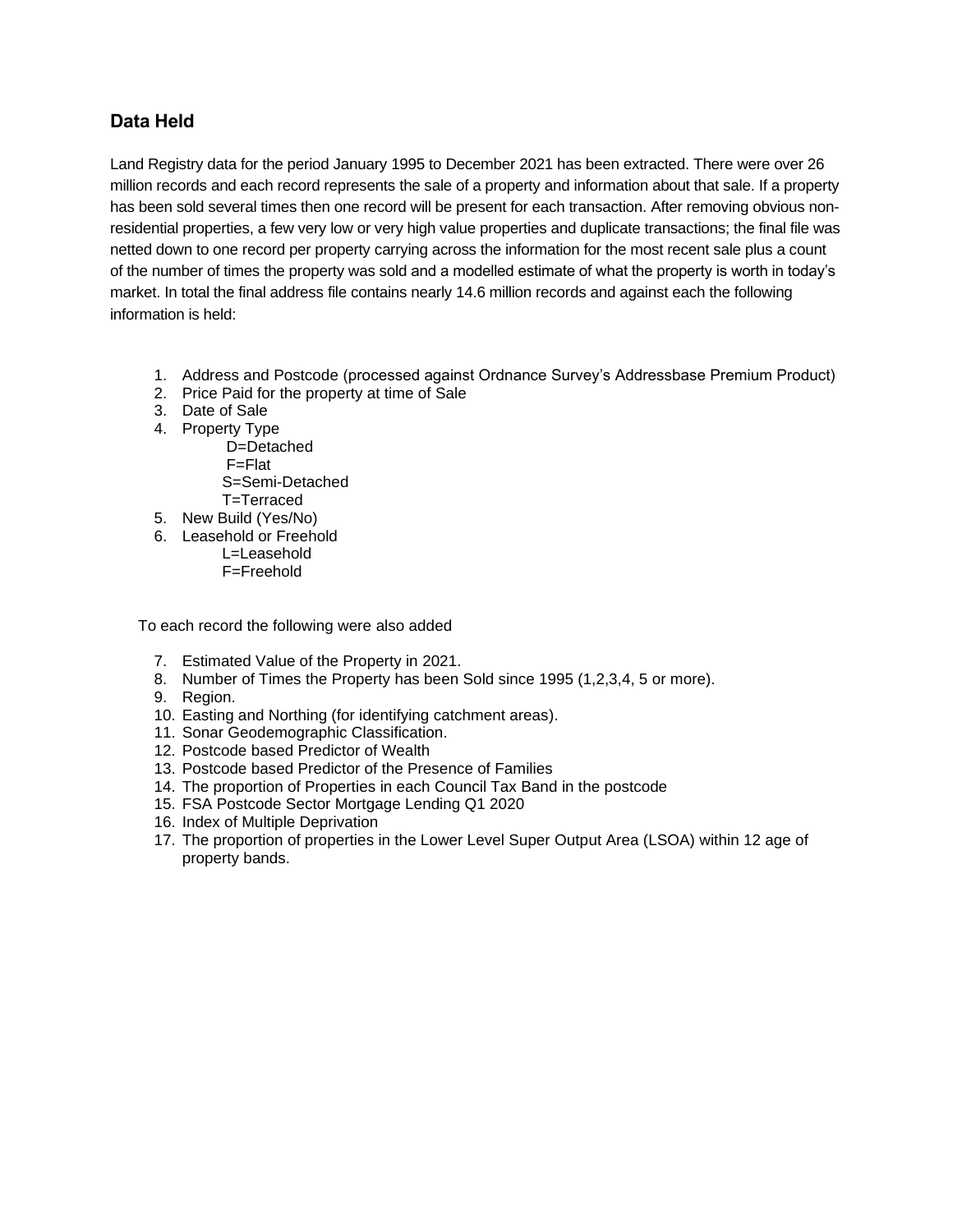### **Modelled Estimator of Property Value in 2021 terms**

A property could have been sold at any time since 1995. In order to identify properties by value a modelled estimator of what the property is worth in 2021 terms was derived. Thereby allowing high or low value properties to be identified irrespective of when, or how often they were brought and sold. The modelled estimator used a wide range of data but time (when the property was sold) and very small units of geography (to capture geographic variation in prices) were used and were key. The predictor is held as a value in  $E$ 's. The table below shows the banded distribution in predicted property values.

|       |                         |           |         |                      | Cumulative |
|-------|-------------------------|-----------|---------|----------------------|------------|
|       |                         | Frequency | Percent | <b>Valid Percent</b> | Percent    |
| Valid | $<$ £100,000            | 1047510   | 7.1     | 7.1                  | 7.1        |
|       | £100,000 - < £150,000   | 1770498   | 12.1    | 12.1                 | 19.2       |
|       | £150,000 - <£200,000    | 2096945   | 14.3    | 14.3                 | 33.5       |
|       | £200,000 - < £250,000   | 1886437   | 12.9    | 12.9                 | 46.4       |
|       | £2500,000 - <£300,000   | 1618328   | 11.0    | 11.0                 | 57.4       |
|       | $£300,000 - < £400,000$ | 2331161   | 15.9    | 15.9                 | 73.3       |
|       | £400,000 - < $£500,000$ | 1404984   | 9.6     | 9.6                  | 82.9       |
|       | $£500,000 - < £750,000$ | 1508327   | 10.3    | 10.3                 | 93.2       |
|       | £750,000 or more        | 992864    | 6.8     | 6.8                  | 100.0      |
|       | Total                   | 14657054  | 100.0   | 100.0                |            |

### **Estimated Value in 2021 Banded**

#### **Applications**

There are many possible uses for the database

- 1. As an overlay to enhance existing customer databases thereby allowing more informed decision making.
- 2. As a source of addresses for campaign activity. No names are present on the database and this allows the data to be used in a wide variety of campaigns.
- 3. To identify catchment areas for store or service locations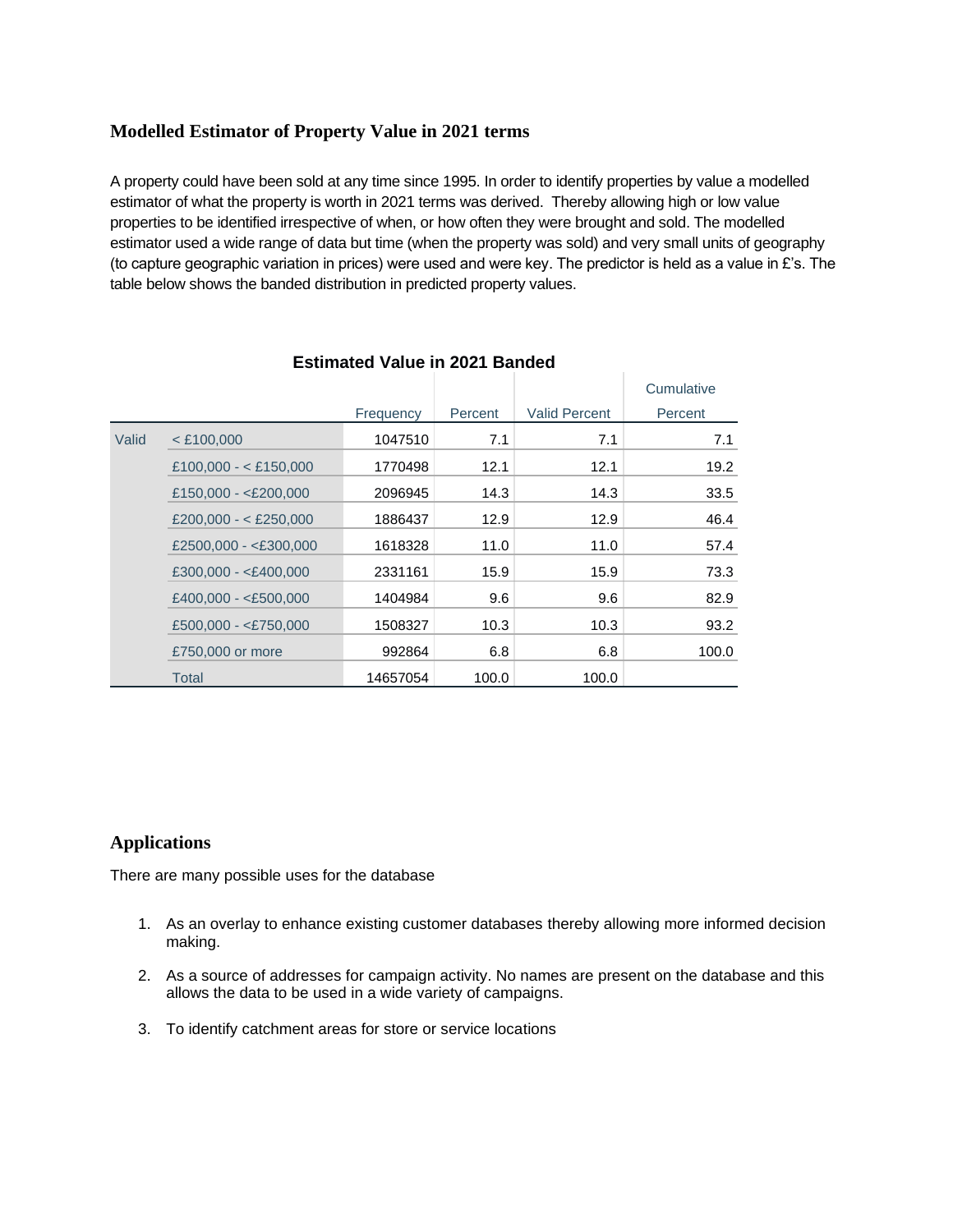# **Appendix 1: – Audit of the Property Price Database**

|       |              |           |         |               | Cumulative |
|-------|--------------|-----------|---------|---------------|------------|
|       |              | Frequency | Percent | Valid Percent | Percent    |
| Valid | 1995         | 218878    | 1.5     | 1.5           | 1.5        |
|       | 1996         | 279364    | 1.9     | 1.9           | 3.4        |
|       | 1997         | 323501    | 2.2     | 2.2           | 5.6        |
|       | 1998         | 321657    | $2.2\,$ | 2.2           | 7.8        |
|       | 1999         | 385084    | 2.6     | 2.6           | 10.4       |
|       | 2000         | 375811    | 2.6     | 2.6           | 13.0       |
|       | 2001         | 440061    | 3.0     | 3.0           | 16.0       |
|       | 2002         | 497216    | 3.4     | 3.4           | 19.4       |
|       | 2003         | 481526    | 3.3     | 3.3           | 22.7       |
|       | 2004         | 513425    | 3.5     | 3.5           | 26.2       |
|       | 2005         | 482186    | 3.3     | 3.3           | 29.5       |
|       | 2006         | 662263    | 4.5     | 4.5           | 34.0       |
|       | 2007         | 680151    | 4.6     | 4.6           | 38.6       |
|       | 2008         | 362145    | 2.5     | 2.5           | 41.1       |
|       | 2009         | 350754    | 2.4     | 2.4           | 43.5       |
|       | 2010         | 390025    | 2.7     | 2.7           | 46.1       |
|       | 2011         | 406748    | 2.8     | 2.8           | 48.9       |
|       | 2012         | 431125    | 2.9     | 2.9           | 51.9       |
|       | 2013         | 549659    | 3.8     | 3.8           | 55.6       |
|       | 2014         | 694679    | 4.7     | 4.7           | 60.4       |
|       | 2015         | 752850    | 5.1     | 5.1           | 65.5       |
|       | 2016         | 818353    | 5.6     | 5.6           | 71.1       |
|       | 2017         | 880159    | 6.0     | 6.0           | 77.1       |
|       | 2018         | 904912    | 6.2     | 6.2           | 83.3       |
|       | 2019         | 917946    | 6.3     | 6.3           | 89.5       |
|       | 2020         | 792121    | 5.4     | 5.4           | 94.9       |
|       | 2021         | 744455    | 5.1     | 5.1           | 100.0      |
|       | <b>Total</b> | 14657054  | 100.0   | 100.0         |            |

**Year of Sale**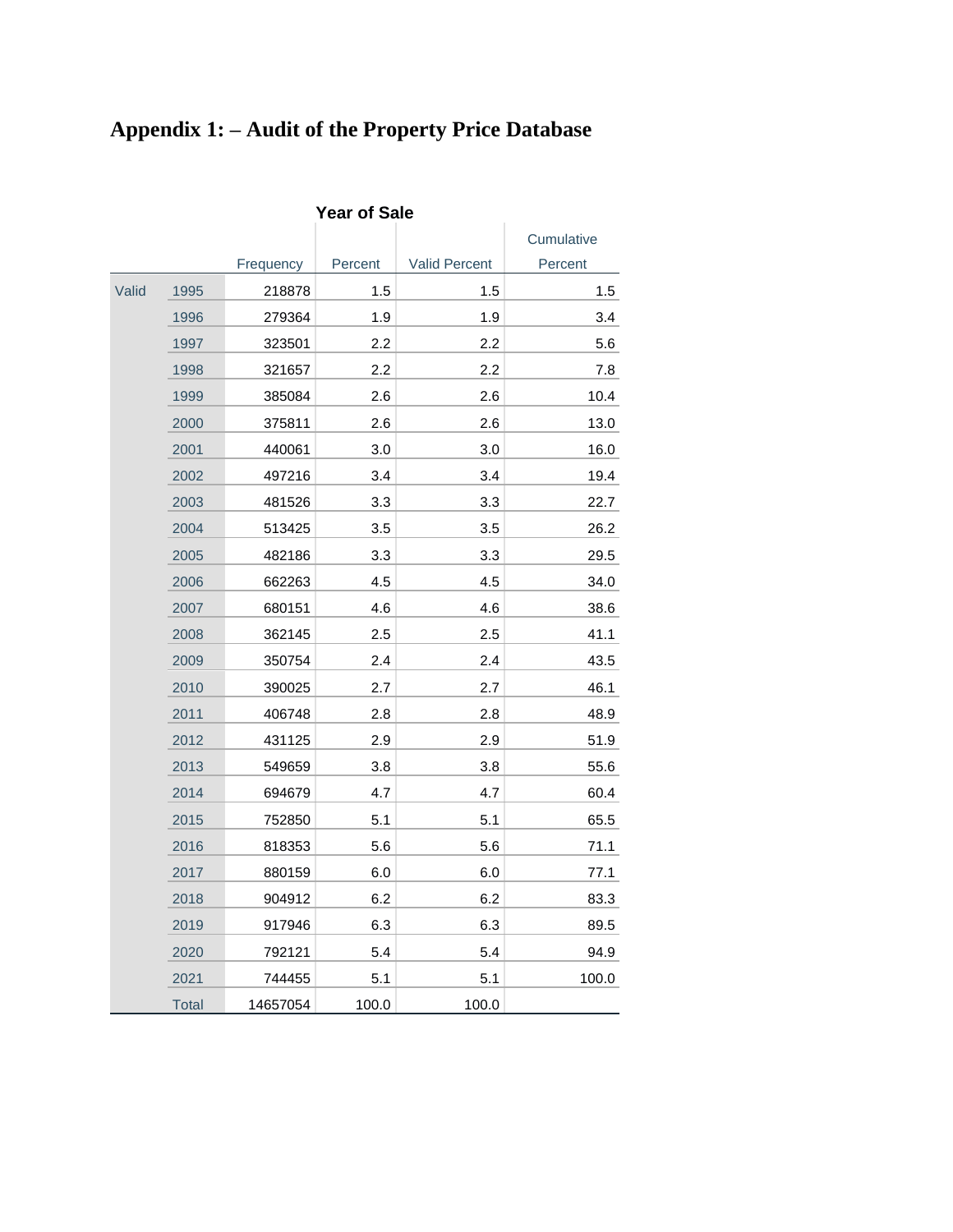| <b>Property Type</b> |                 |           |         |                      |            |  |
|----------------------|-----------------|-----------|---------|----------------------|------------|--|
|                      |                 |           |         |                      | Cumulative |  |
|                      |                 | Frequency | Percent | <b>Valid Percent</b> | Percent    |  |
| Valid                | <b>Detached</b> | 3685309   | 25.1    | 25.1                 | 25.1       |  |
|                      | Flat            | 2471465   | 16.9    | 16.9                 | 42.0       |  |
|                      | Other           | 239376    | 1.6     | 1.6                  | 43.6       |  |
|                      | Semi-Detached   | 4103655   | 28.0    | 28.0                 | 71.6       |  |
|                      | <b>Terraced</b> | 4157249   | 28.4    | 28.4                 | 100.0      |  |
|                      | <b>Total</b>    | 14657054  | 100.0   | 100.0                |            |  |

| <b>New Build</b> |       |           |         |                      |            |
|------------------|-------|-----------|---------|----------------------|------------|
|                  |       |           |         |                      | Cumulative |
|                  |       | Frequency | Percent | <b>Valid Percent</b> | Percent    |
| Valid            | No    | 13221320  | 90.2    | 90.2                 | 90.2       |
|                  | Yes   | 1435734   | 9.8     | 9.8                  | 100.0      |
|                  | Total | 14657054  | 100.0   | 100.0                |            |

|       | Leasenoid or Freenoid |           |         |                      |            |  |
|-------|-----------------------|-----------|---------|----------------------|------------|--|
|       |                       |           |         |                      | Cumulative |  |
|       |                       | Frequency | Percent | <b>Valid Percent</b> | Percent    |  |
| Valid | Freehold              | 11382190  | 77.7    | 77.7                 | 77.7       |  |
|       | Leasehold             | 3274659   | 22.3    | 22.3                 | 100.0      |  |
|       | U                     | 205       | .0      | .0                   | 100.0      |  |
|       | <b>Total</b>          | 14657054  | 100.0   | 100.0                |            |  |

## **Leasehold or Freehold**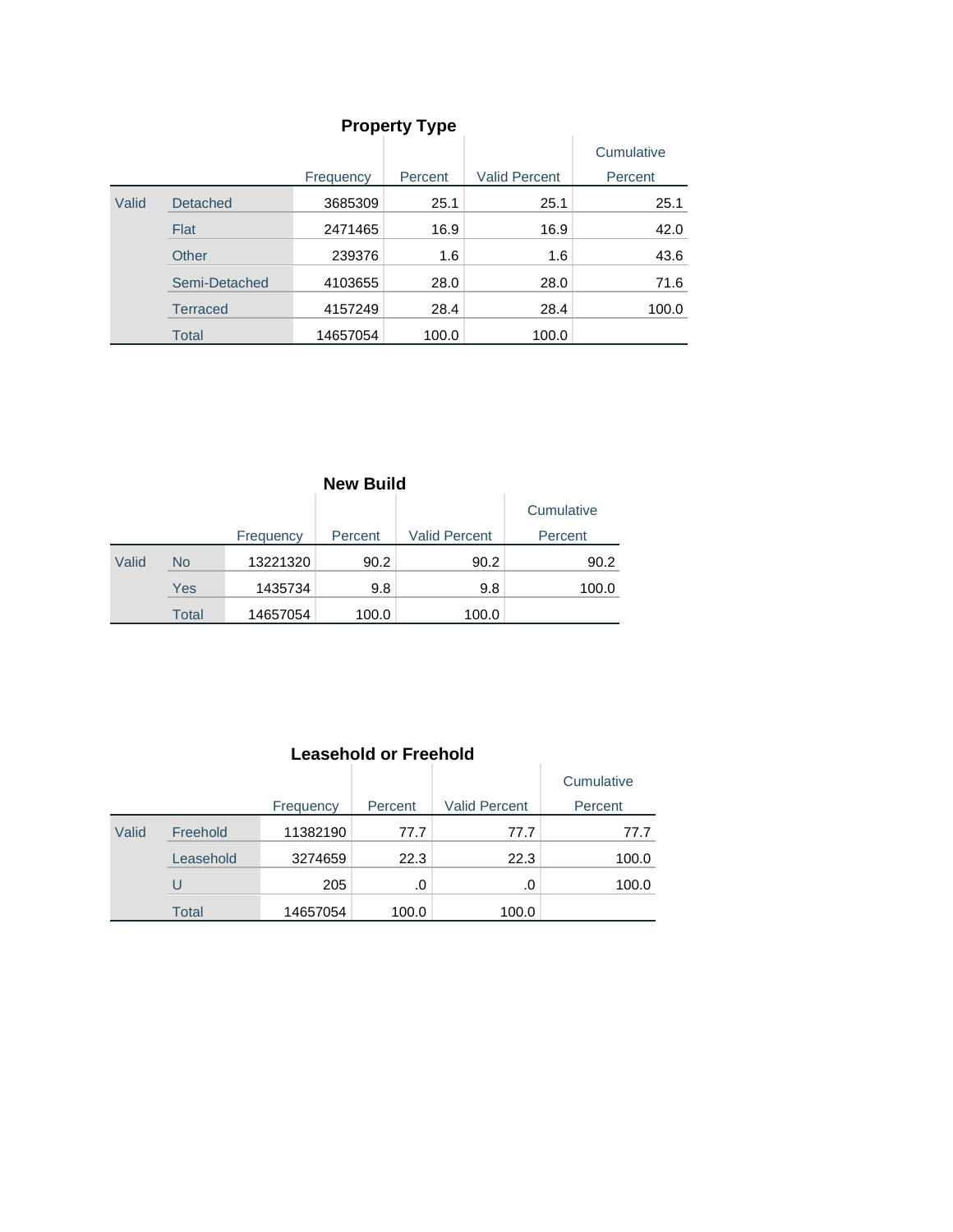|       |                                              |           |         |                      | Cumulative |
|-------|----------------------------------------------|-----------|---------|----------------------|------------|
|       |                                              | Frequency | Percent | <b>Valid Percent</b> | Percent    |
| Valid | $<$ £100,000                                 | 3461295   | 23.6    | 23.6                 | 23.6       |
|       | £100,000 - < £150,000                        | 2737246   | 18.7    | 18.7                 | 42.3       |
|       | £150,000 - $<$ £200,000                      | 2356712   | 16.1    | 16.1                 | 58.4       |
|       | £200,000 - < £250,000                        | 1809162   | 12.3    | 12.3                 | 70.7       |
|       | £2500,000 - <£300,000                        | 1060460   | 7.2     | 7.2                  | 77.9       |
|       | $£300,000 - < £400,000$                      | 1399766   | 9.6     | 9.6                  | 87.5       |
|       | £400,000 - <£500,000<br>£500,000 - <£750,000 | 737632    | 5.0     | 5.0                  | 92.5       |
|       |                                              | 659062    | 4.5     | 4.5                  | 97.0       |
|       | £750,000 or more                             | 435719    | 3.0     | 3.0                  | 100.0      |
|       | Total                                        | 14657054  | 100.0   | 100.0                |            |

#### **Price Paid £'s at Time of Sale Banded Contract Contract**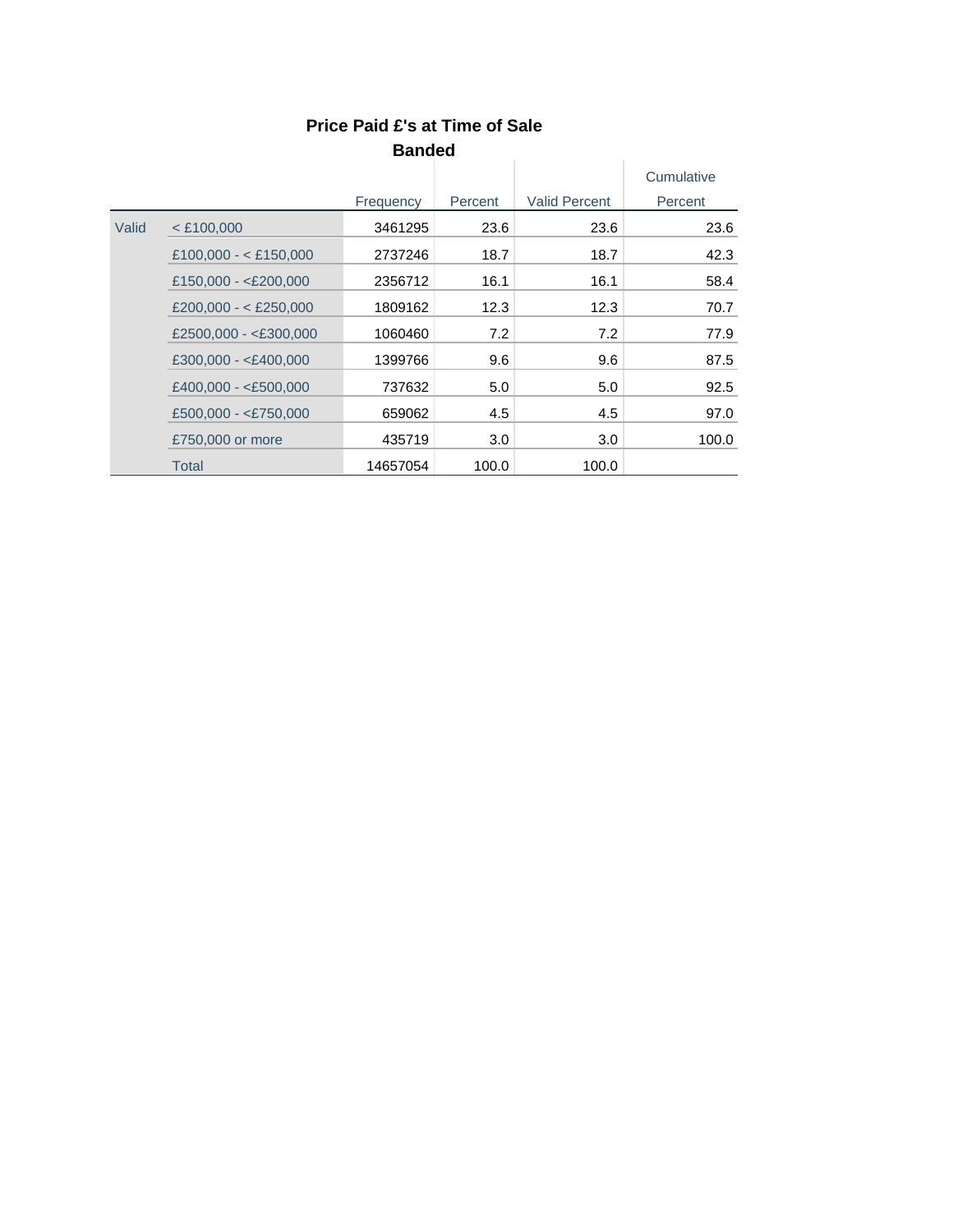# **Price Paid and Estimated Value in 2021 by Year of Sale**

|                     |               |                | <b>Estimated Value</b> |  |
|---------------------|---------------|----------------|------------------------|--|
| <b>Year of Sale</b> |               | Price Paid £'s | in 2021                |  |
| 1995                | Median        | 58950.00       | 270306.07              |  |
|                     | N             | 218878         | 218878                 |  |
| 1996                | <b>Median</b> | 59999.00       | 281465.04              |  |
|                     | N             | 279364         | 279364                 |  |
| 1997                | <b>Median</b> | 64995.00       | 267857.14              |  |
|                     | N             | 323501         | 323501                 |  |
| 1998                | <b>Median</b> | 69000.00       | 283764.71              |  |
|                     | N             | 321657         | 321657                 |  |
| 1999                | <b>Median</b> | 76000.00       | 260895.02              |  |
|                     | N             | 385084         | 385084                 |  |
| 2000                | Median        | 83500.00       | 281176.07              |  |
|                     | N             | 375811         | 375811                 |  |
| 2001                | Median        | 94950.00       | 243853.45              |  |
|                     | N             | 440061         | 440061                 |  |
| 2002                | Median        | 117000.00      | 288927.17              |  |
|                     | N             | 497216         | 497216                 |  |
| 2003                | Median        | 136950.00      | 241800.00              |  |
|                     | N             | 481526         | 481526                 |  |
| 2004                | <b>Median</b> | 157500.00      | 276444.44              |  |
|                     | N             | 513425         | 513425                 |  |
| 2005                | <b>Median</b> | 162500.00      | 252188.87              |  |
|                     | N             | 482186         | 482186                 |  |
| 2006                | Median        | 169950.00      | 258930.00              |  |
|                     | N             | 662263         | 662263                 |  |
| 2007                | <b>Median</b> | 177000.00      | 251763.64              |  |
|                     | N             | 680151         | 680151                 |  |
| 2008                | <b>Median</b> | 173000.00      | 245868.28              |  |
|                     | N             | 362145         | 362145                 |  |
| 2009                | Median        | 174500.00      | 266297.67              |  |
|                     | N             | 350754         | 350754                 |  |
| 2010                | <b>Median</b> | 190000.00      | 290666.67              |  |
|                     | N             | 390025         | 390025                 |  |
| 2011                | <b>Median</b> | 184000.00      | 277108.31              |  |
|                     | N             | 406748         | 406748                 |  |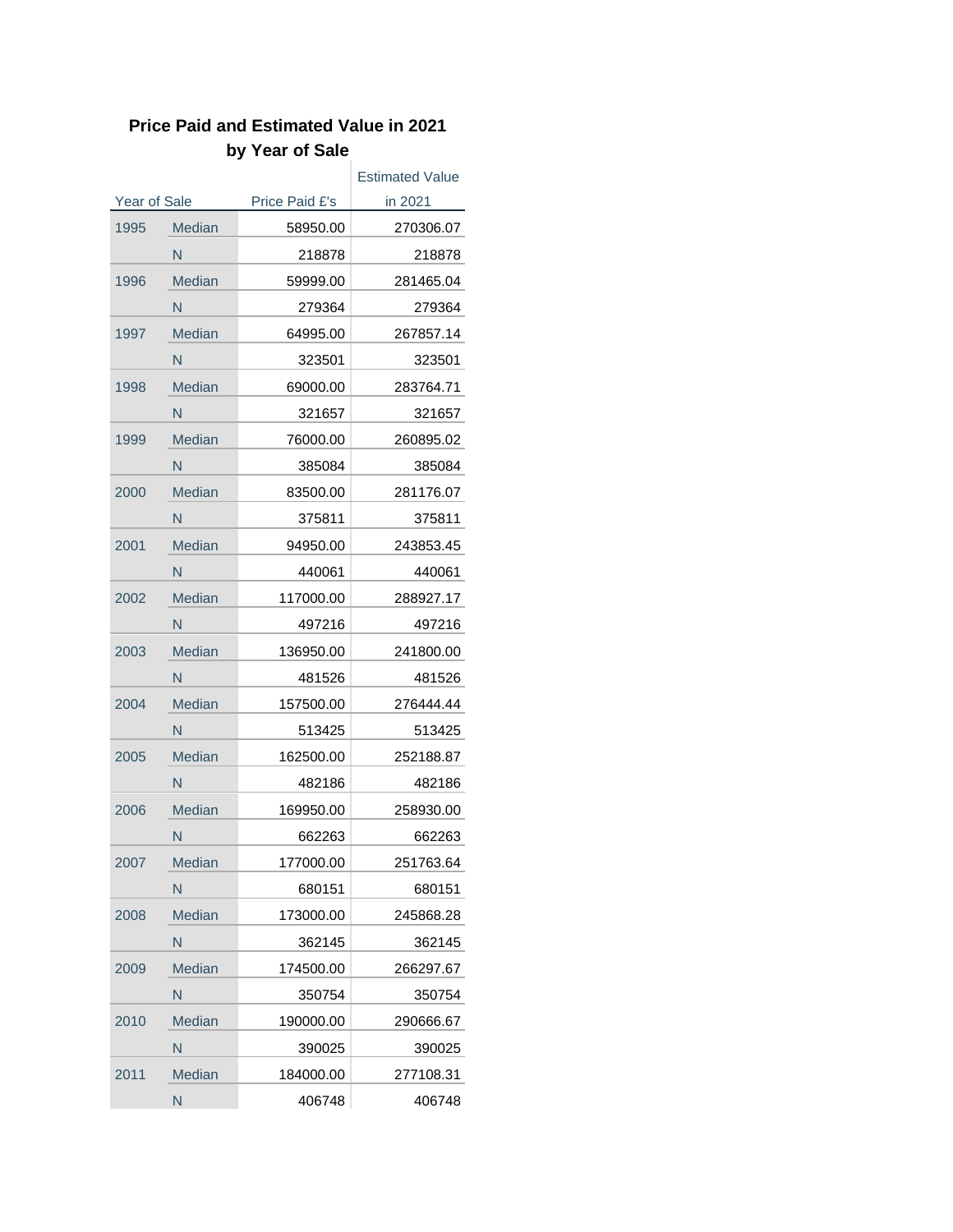| 2012         | Median        | 187500.00 | 282530.56 |
|--------------|---------------|-----------|-----------|
|              | N             | 431125    | 431125    |
| 2013         | Median        | 190000.00 | 269600.00 |
|              | N             | 549659    | 549659    |
| 2014         | Median        | 199000.00 | 277701.10 |
|              | N             | 694679    | 694679    |
| 2015         | Median        | 212000.00 | 260558.90 |
|              | N             | 752850    | 752850    |
| 2016         | Median        | 221995.00 | 271500.00 |
|              | N             | 818353    | 818353    |
| 2017         | Median        | 230000.00 | 258580.34 |
|              | N             | 880159    | 880159    |
| 2018         | Median        | 235000.00 | 262703.25 |
|              | N             | 904912    | 904912    |
| 2019         | Median        | 236000.00 | 258420.00 |
|              | N             | 917946    | 917946    |
| 2020         | Median        | 250000.00 | 261250.00 |
|              | N             | 792121    | 792121    |
| 2021         | <b>Median</b> | 271000.00 | 271000.00 |
|              | N             | 744455    | 744455    |
| <b>Total</b> | <b>Median</b> | 174000.00 | 265517.24 |
|              | N             | 14657054  | 14657054  |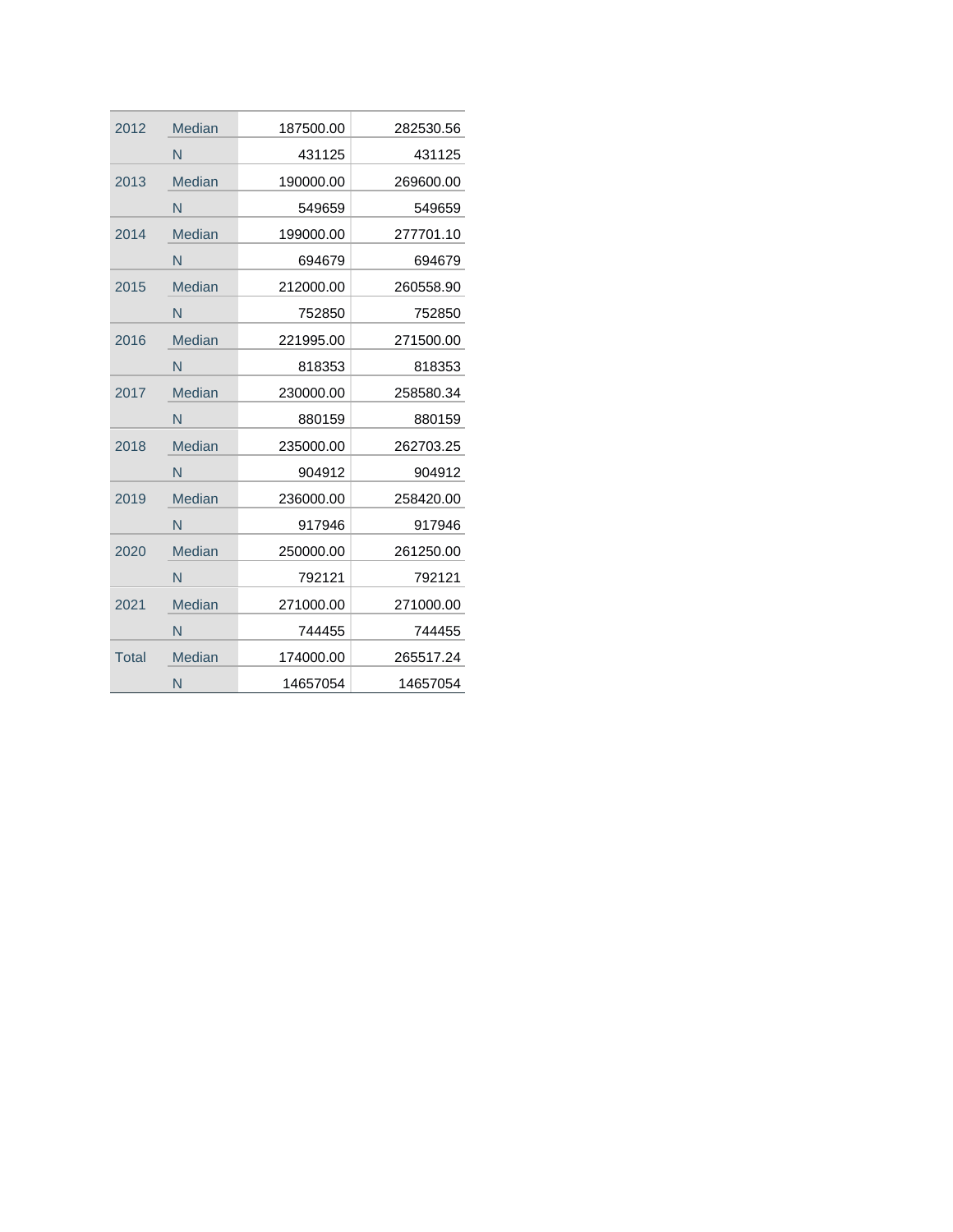|                      |               |                | <b>Estimated Value</b> |
|----------------------|---------------|----------------|------------------------|
| <b>Property Type</b> |               | Price Paid £'s | in 2021                |
| Detached             | Median        | 255000.00      | 380000.00              |
|                      | N             | 3685309        | 3685309                |
| Flat                 | Median        | 164995.00      | 254901.96              |
|                      | N             | 2471465        | 2471465                |
| Other                | Median        | 300000.00      | 332863.10              |
|                      | N             | 239376         | 239376                 |
| Semi-Detached        | Median        | 158500.00      | 234637.04              |
|                      | N             | 4103655        | 4103655                |
| <b>Terraced</b>      | Median        | 135000.00      | 202000.00              |
|                      | N             | 4157249        | 4157249                |
| Total                | <b>Median</b> | 174000.00      | 265517.24              |
|                      | N             | 14657054       | 14657054               |

#### **Price Paid and Estimated Value in 2021 by Property Type**  $\mathcal{A}$

# **Price Paid and Estimated Value in 2021 by New Build**

|                  |        |                | <b>Estimated Value</b> |
|------------------|--------|----------------|------------------------|
| <b>New Build</b> |        | Price Paid £'s | in 2021                |
| No               | Median | 170000.00      | 262965.03              |
|                  | N      | 13221320       | 13221320               |
| Yes              | Median | 199995.00      | 284700.00              |
|                  | N      | 1435734        | 1435734                |
| Total            | Median | 174000.00      | 265517.24              |
|                  | N      | 14657054       | 14657054               |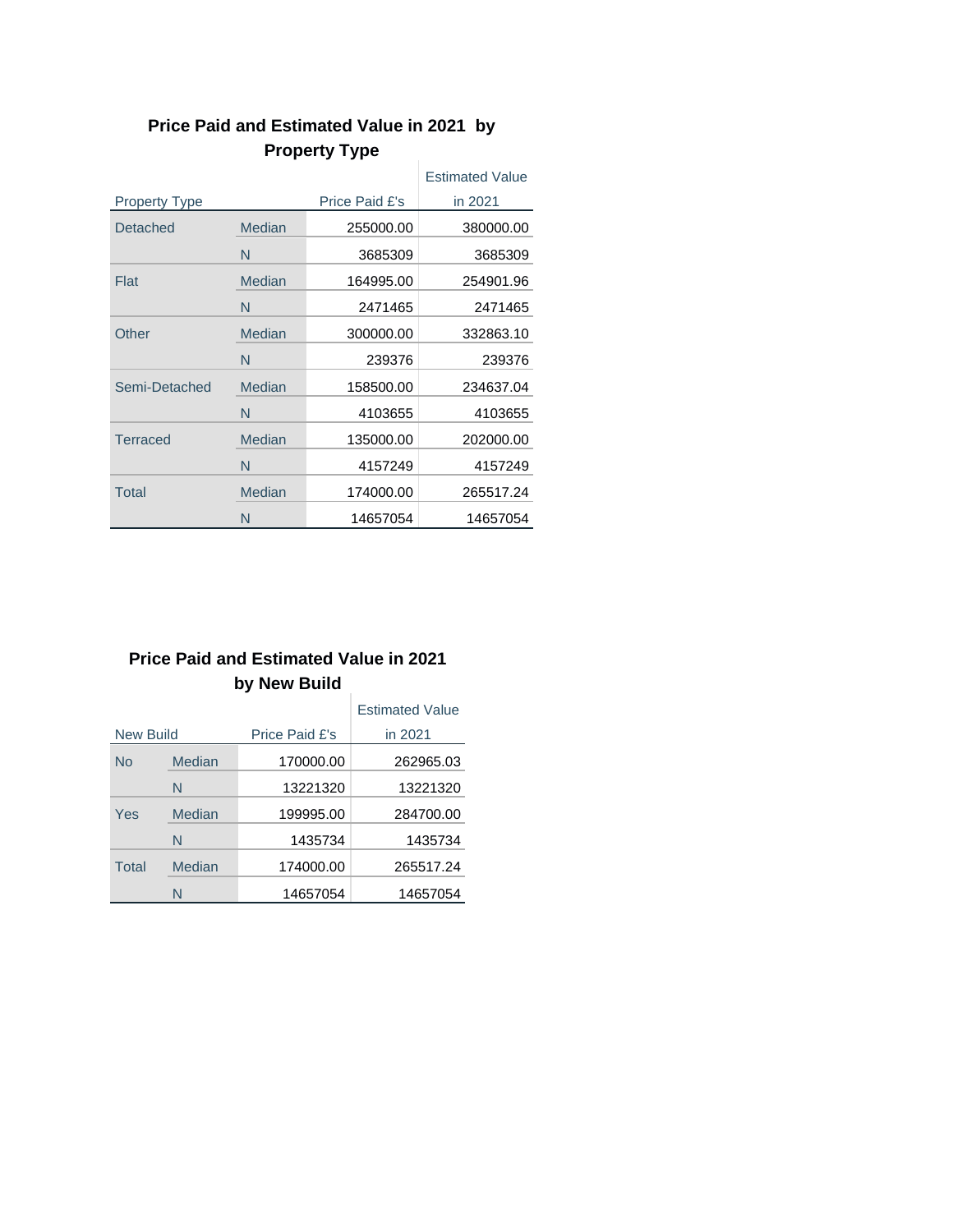|                       |        |                | <b>Estimated Value</b> |
|-----------------------|--------|----------------|------------------------|
| Leasehold or Freehold |        | Price Paid £'s | in 2021                |
| Freehold              | Median | 180000.00      | 275778.36              |
|                       | N      | 11382190       | 11382190               |
| Leasehold             | Median | 150100.00      | 229618.77              |
|                       | N      | 3274659        | 3274659                |
| П                     | Median | 130000.00      | 292705.48              |
|                       | N      | 205            | 205                    |
| Total                 | Median | 174000.00      | 265517.24              |
|                       | N      | 14657054       | 14657054               |

### **Price Paid and Estimated Value in 2021 by Leasehold or Freehold**

#### **Price Paid and Estimated Value in 2021 by Number of Times Property Sold** J.

|                               |               |                | <b>Estimated Value</b> |
|-------------------------------|---------------|----------------|------------------------|
| Number of Times Property Sold |               | Price Paid £'s | in 2021                |
| 1                             | <b>Median</b> | 157500.00      | 269994.00              |
|                               | N             | 7440608        | 7440608                |
| $\overline{2}$                | Median        | 185000.00      | 270243.90              |
|                               | N             | 4149084        | 4149084                |
| 3                             | Median        | 191000.00      | 258000.00              |
|                               | N             | 1938885        | 1938885                |
| 4                             | <b>Median</b> | 192000.00      | 245000.00              |
|                               | N             | 768228         | 768228                 |
| 5 or more                     | Median        | 192000.00      | 231250.00              |
|                               | N             | 360249         | 360249                 |
| Total                         | Median        | 174000.00      | 265517.24              |
|                               | N             | 14657054       | 14657054               |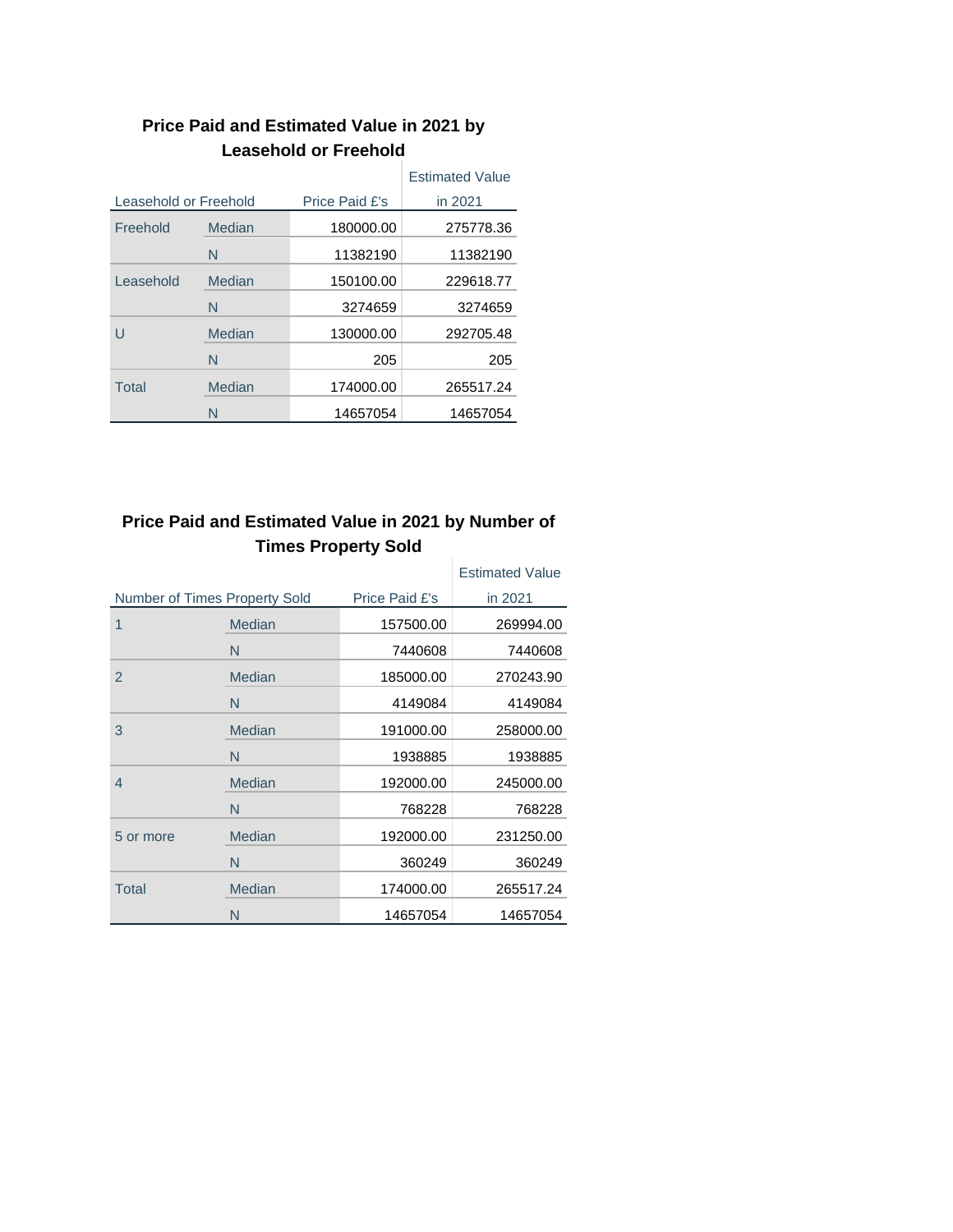# **Price Paid and Estimated Value in 2021 by Region**

|                      |               |                | <b>Estimated Value</b> |
|----------------------|---------------|----------------|------------------------|
| Region               |               | Price Paid £'s | in 2021                |
| <b>North East</b>    | Median        | 109000.00      | 144000.00              |
|                      | N             | 648033         | 648033                 |
| <b>North West</b>    | Median        | 125000.00      | 177603.08              |
|                      | N             | 1831717        | 1831717                |
| Yorks & Humberside   | Median        | 125000.00      | 175200.00              |
|                      | N             | 1354612        | 1354612                |
| <b>East Midlands</b> | Median        | 144000.00      | 209208.48              |
|                      | N             | 1218548        | 1218548                |
| <b>West Midlands</b> | Median        | 145000.00      | 208607.14              |
|                      | N             | 1339929        | 1339929                |
| East of England      | <b>Median</b> | 205000.00      | 314440.53              |
|                      | N             | 1626146        | 1626146                |
| <b>Inner London</b>  | <b>Median</b> | 370000.00      | 599312.50              |
|                      | N             | 703067         | 703067                 |
| <b>Outer London</b>  | Median        | 270000.00      | 464479.17              |
|                      | N             | 1226006        | 1226006                |
| South East           | Median        | 240000.00      | 354347.40              |
|                      | N             | 2422193        | 2422193                |
| South West           | Median        | 194500.00      | 280497.50              |
|                      | N             | 1548759        | 1548759                |
| Scotland             | Median        | 173000.00      | 173000.00              |
|                      | N             | 3              | 3                      |
| Wales                | Median        | 125000.00      | 179828.79              |
|                      | N             | 737222         | 737222                 |
| Total                | Median        | 174000.00      | 265517.24              |
|                      | N             | 14656235       | 14656235               |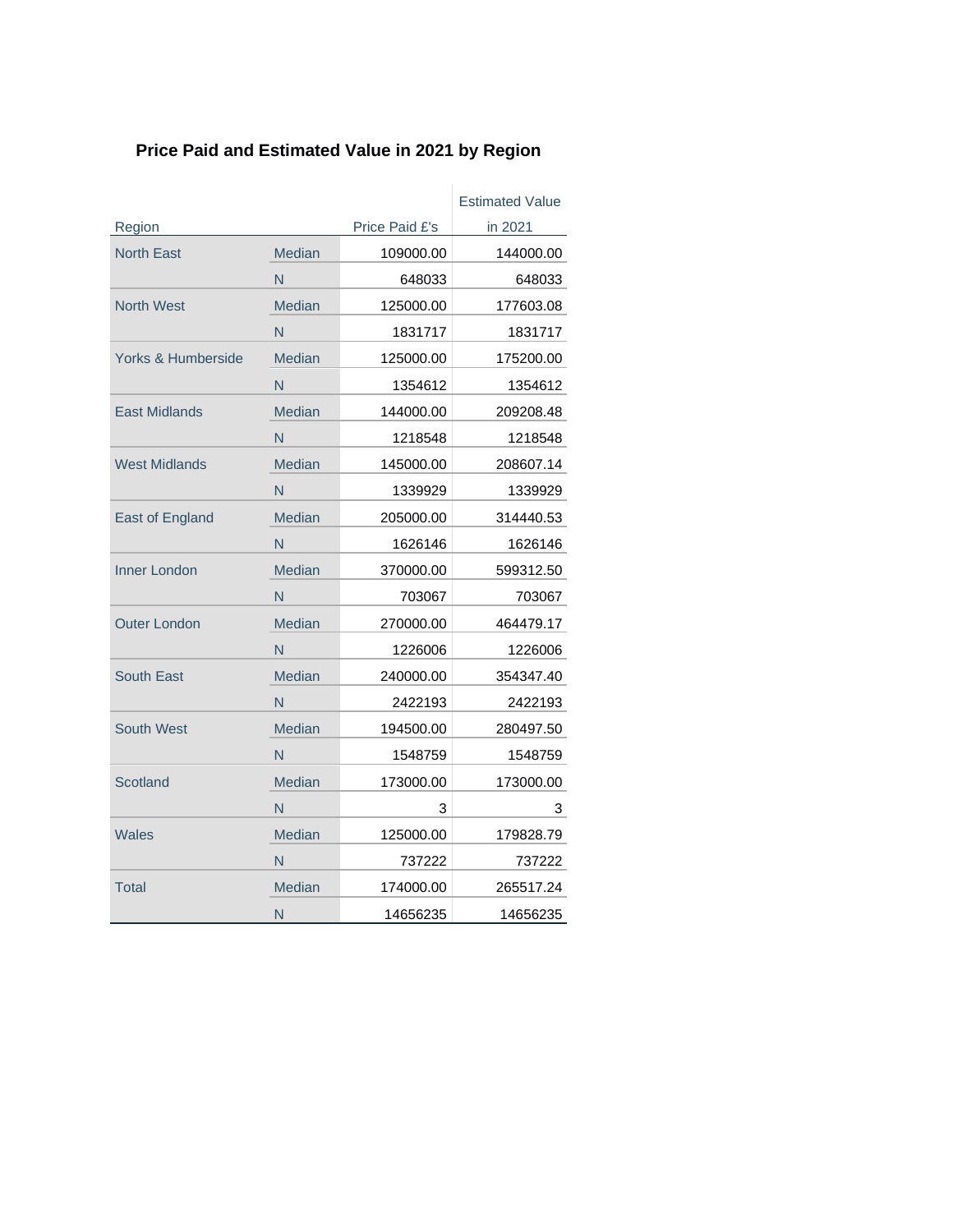|                        |        |                | <b>Estimated Value</b> |
|------------------------|--------|----------------|------------------------|
| Sonar Lifestage        |        | Price Paid £'s | in 2021                |
|                        | Median | 275000.00      | 295000.00              |
|                        | N      | 3834           | 3834                   |
| <b>Young Singles</b>   | Median | 195000.00      | 312848.71              |
|                        | N      | 1631093        | 1631093                |
| <b>Young Families</b>  | Median | 141000.00      | 217278.11              |
|                        | N      | 2137087        | 2137087                |
| <b>Families</b>        | Median | 147000.00      | 220860.48              |
|                        | N      | 2649391        | 2649391                |
| <b>Mature Families</b> | Median | 189950.00      | 304477.61              |
|                        | N      | 3294418        | 3294418                |
| <b>Empty Nesters</b>   | Median | 225000.00      | 328481.69              |
|                        | N      | 2470641        | 2470641                |
| <b>Retired</b>         | Median | 163000.00      | 239940.00              |
|                        | N      | 2470590        | 2470590                |
| Total                  | Median | 174000.00      | 265517.24              |
|                        | N      | 14657054       | 14657054               |

#### **Price Paid and Estimated Value in 2021 by Sonar Lifestage**  $\sim$  10

#### **Price Paid and Estimated Value in 2021 by Sonar Wealth Quartiles** ÷.

|                               |        |                | <b>Estimated Value</b> |
|-------------------------------|--------|----------------|------------------------|
| <b>Sonar Wealth Quartiles</b> |        | Price Paid £'s | in 2021                |
| Affluent                      | Median | 279950.00      | 417096.22              |
|                               | N      | 4182000        | 4182000                |
| Comfortable                   | Median | 187500.00      | 284052.25              |
|                               | N      | 4242576        | 4242576                |
| Less Comfortable              | Median | 138500.00      | 201480.00              |
|                               | N      | 4030315        | 4030315                |
| Struggling                    | Median | 96750.00       | 142344.53              |
|                               | N      | 2198329        | 2198329                |
| Total                         | Median | 174000.00      | 265502.18              |
|                               | N      | 14653220       | 14653220               |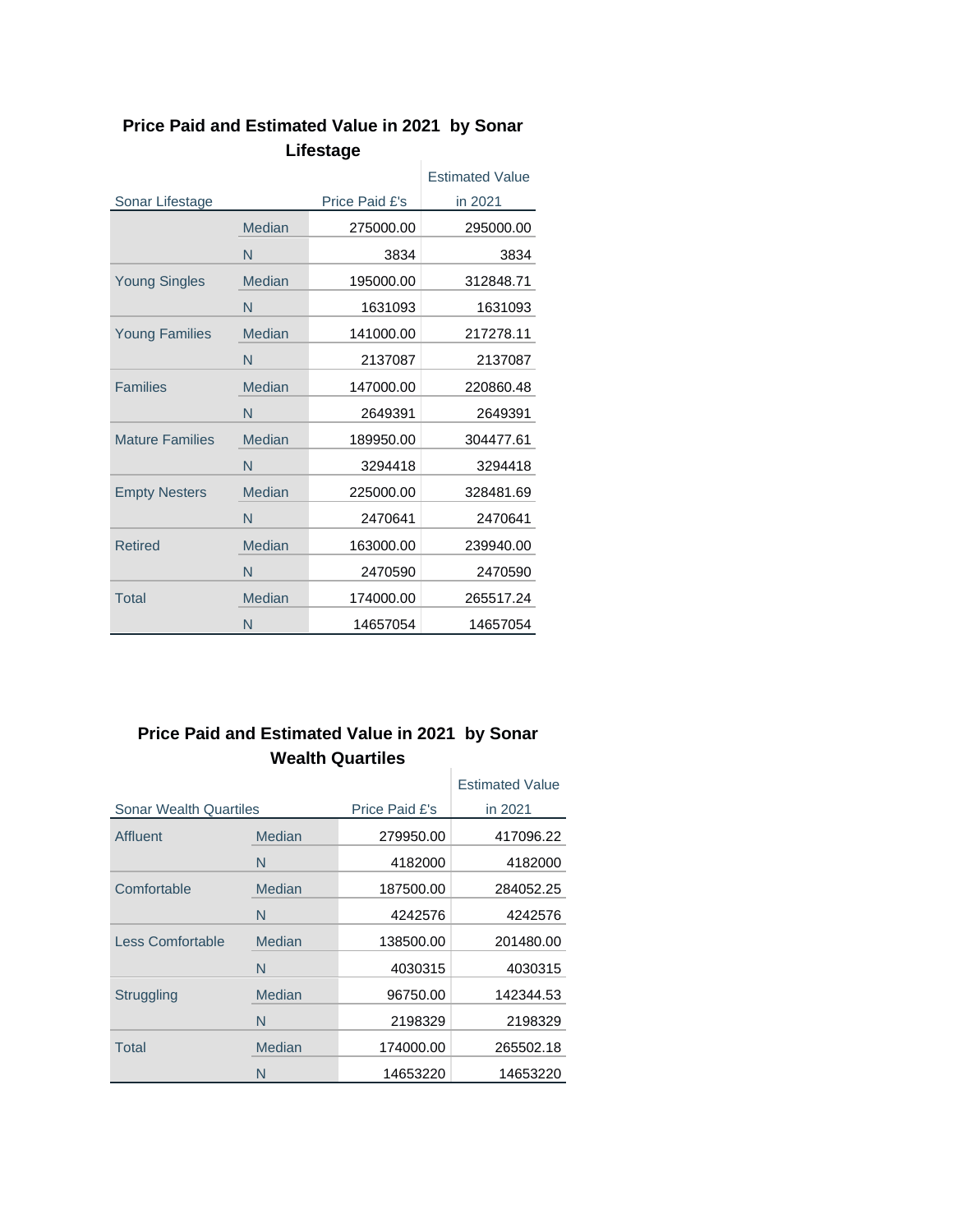|                                                 |               |                | <b>Estimated Value</b> |
|-------------------------------------------------|---------------|----------------|------------------------|
| Sonar Lifestage and Wealth Quartile Combination |               | Price Paid £'s | in 2021                |
|                                                 | <b>Median</b> | 275000.00      | 295000.00              |
|                                                 | N             | 3834           | 3834                   |
| Young Singles - Affluent                        | Median        | 330000.00      | 536127.36              |
|                                                 | N             | 280728         | 280728                 |
| Young Singles - Comfortable                     | Median        | 247000.00      | 409670.37              |
|                                                 | N             | 617320         | 617320                 |
| Young Singles - Less                            | Median        | 150000.00      | 222132.35              |
| Comfortable                                     | N             | 602147         | 602147                 |
| Young Singles - Struggling                      | Median        | 77000.00       | 113603.24              |
|                                                 | N             | 130898         | 130898                 |
| Young Families - Affluent                       | Median        | 400000.00      | 667886.18              |
|                                                 | N             | 182293         | 182293                 |
| Young Families -                                | <b>Median</b> | 207000.00      | 318965.52              |
| Comfortable                                     | N             | 289279         | 289279                 |
| Young Families - Less                           | Median        | 160000.00      | 235425.00              |
| Comfortable                                     | N             | 701060         | 701060                 |
| Young Families - Struggling                     | Median        | 95000.00       | 140353.34              |
|                                                 | N             | 964455         | 964455                 |
| <b>Families - Affluent</b>                      | <b>Median</b> | 320000.00      | 513157.89              |
|                                                 | N             | 257844         | 257844                 |
| <b>Families - Comfortable</b>                   | Median        | 170000.00      | 252806.41              |
|                                                 | N             | 1139663        | 1139663                |
| Families - Less Comfortable                     | Median        | 125000.00      | 182875.00              |
|                                                 | N             | 893565         | 893565                 |
| Families - Struggling                           | Median        | 84000.00       | 127004.67              |
|                                                 | N             | 358319         | 358319                 |
| <b>Older Families - Affluent</b>                | Median        | 250000.00      | 379230.77              |
|                                                 | N             | 1400467        | 1400467                |
| <b>Older Families - Comfortable</b>             | Median        | 268500.00      | 454902.11              |
|                                                 | N.            | 422558         | 422558                 |
| <b>Older Families - Less</b>                    | Median        | 134000.00      | 196686.91              |
| Comfortable                                     | N             | 1091684        | 1091684                |
| <b>Older Families - Struggling</b>              | Median        | 125000.00      | 210091.60              |
|                                                 | N.            | 379709         | 379709                 |
|                                                 |               |                |                        |

#### **Price Paid and Estimated Value in 2021 by Sonar Lifestage and Wealth Quartile Combination**  $\sim 1$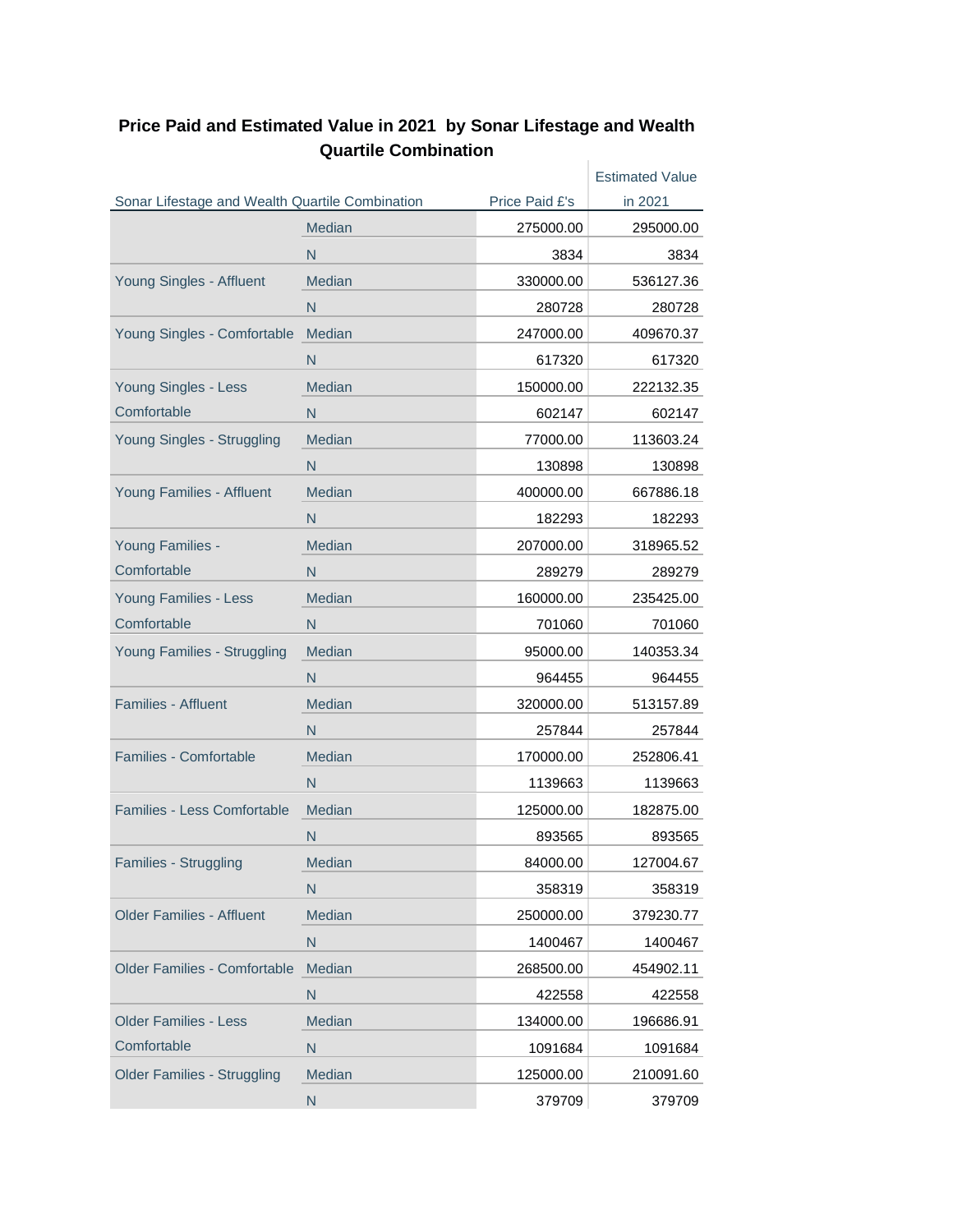| <b>Empty Nesters - Affluent</b>    | Median        | 305000.00 | 446706.12 |
|------------------------------------|---------------|-----------|-----------|
|                                    | N             | 1388704   | 1388704   |
| Empty Nesters - Comfortable Median |               | 174000.00 | 252098.52 |
|                                    | N             | 813552    | 813552    |
| <b>Empty Nesters - Less</b>        | Median        | 139000.00 | 195148.02 |
| Comfortable                        | N             | 260783    | 260783    |
| <b>Empty Nesters - Struggling</b>  | Median        | 116375.00 | 165746.02 |
|                                    | N             | 7602      | 7602      |
| <b>Retired - Affluent</b>          | Median        | 235000.00 | 344531.25 |
|                                    | N             | 671964    | 671964    |
| <b>Retired - Comfortable</b>       | Median        | 172000.00 | 251795.74 |
|                                    | N             | 960204    | 960204    |
| <b>Retired - Less Comfortable</b>  | <b>Median</b> | 135000.00 | 190909.19 |
|                                    | N             | 481076    | 481076    |
| <b>Retired - Struggling</b>        | Median        | 98000.00  | 137617.36 |
|                                    | N             | 357346    | 357346    |
| <b>Total</b>                       | Median        | 174000.00 | 265517.24 |
|                                    | N             | 14657054  | 14657054  |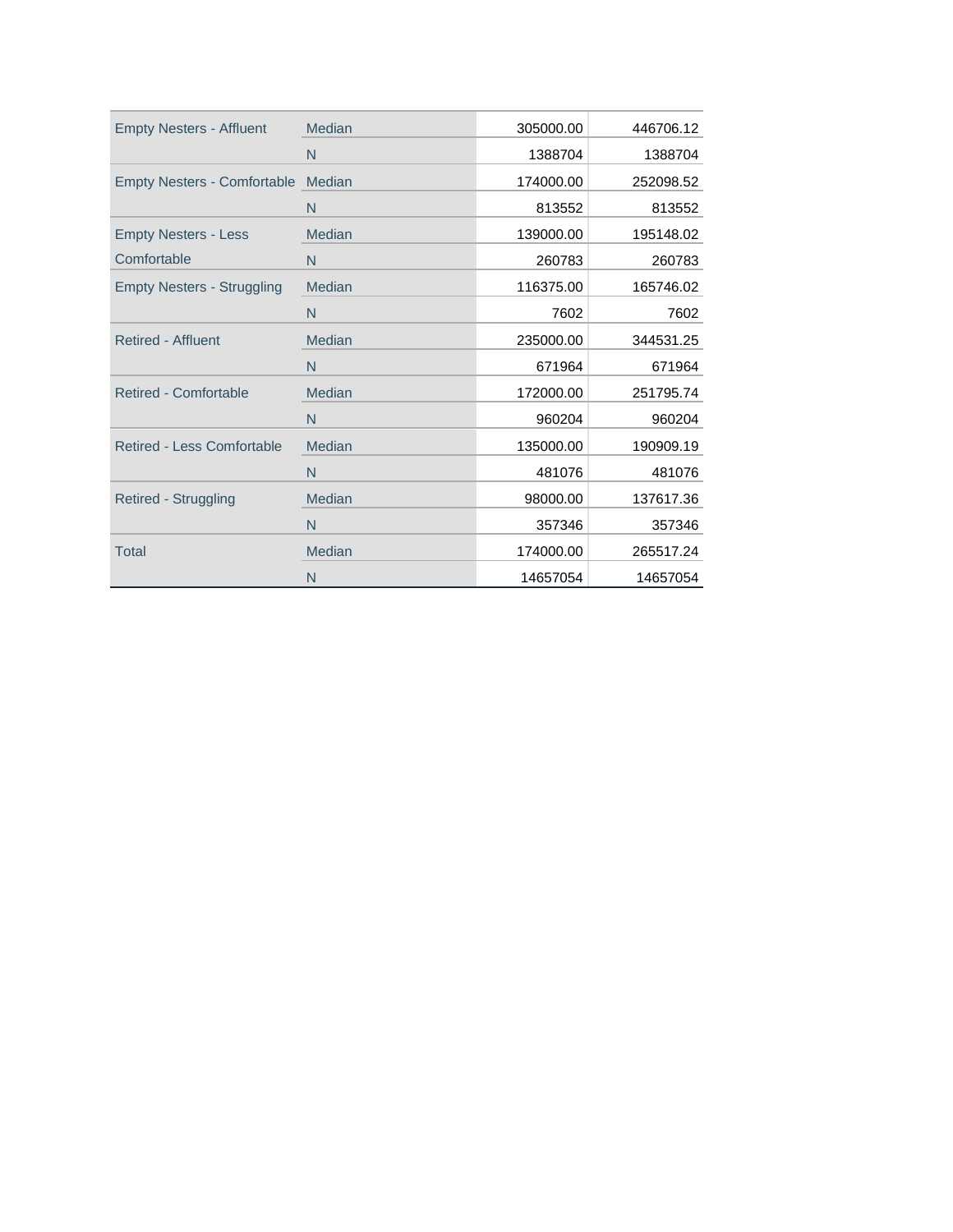# **Price Paid and Estimated Value in 2021 by Sonar Code**

|                                       |               |                | <b>Estimated Value</b> |
|---------------------------------------|---------------|----------------|------------------------|
| Sonar Code                            |               | Price Paid £'s | in 2021                |
|                                       | <b>Median</b> | 275000.00      | 295000.00              |
|                                       | N             | 3834           | 3834                   |
| A11 - Metropolitan Young              | <b>Median</b> | 770000.00      | 1382503.75             |
| Professionals                         | N             | 83558          | 83558                  |
| A12 - Educational Institutions Median |               | 250000.00      | 373501.58              |
|                                       | N             | 26372          | 26372                  |
| A13 - Young Single                    | Median        | 250000.00      | 410735.29              |
| Professionals                         | $\mathsf{N}$  | 170798         | 170798                 |
| A21 - Slightly Older Single           | Median        | 320000.00      | 534285.71              |
| Professionals                         | N             | 160773         | 160773                 |
| A22 - Settling Down                   | Median        | 205000.00      | 312455.00              |
|                                       | N             | 211522         | 211522                 |
| A23 - Terraced Renters                | Median        | 200000.00      | 306600.00              |
|                                       | N             | 99836          | 99836                  |
| A24 - City Melting Pot                | Median        | 299950.00      | 517842.32              |
|                                       | N             | 145189         | 145189                 |
| A31 - New Arrivals, New               | Median        | 152000.00      | 208422.34              |
| <b>Beginnings</b>                     | N             | 74668          | 74668                  |
| A32 - Aspiring Home Owning            | Median        | 151500.00      | 215000.00              |
| <b>White Collar</b>                   | N             | 114742         | 114742                 |
| A33 - Metropolitan Council            | Median        | 297000.00      | 466985.00              |
|                                       | N             | 91455          | 91455                  |
| A34 - Campus Life                     | Median        | 157495.00      | 233333.33              |
|                                       | $\mathsf{N}$  | 60761          | 60761                  |
| A35 - Student Enclaves                | Median        | 135000.00      | 201297.95              |
|                                       | N             | 110412         | 110412                 |
| A36 - Small Town Renters              | Median        | 118637.00      | 171915.00              |
|                                       | $\mathsf{N}$  | 150109         | 150109                 |
| A41 - Struggling to Get a             | Median        | 76000.00       | 112596.11              |
| Foothold                              | N             | 116084         | 116084                 |
| A42 - Council Sink Estates            | Median        | 84989.00       | 120000.00              |
|                                       | ${\sf N}$     | 14814          | 14814                  |
| B11 - Young Professional              | Median        | 400000.00      | 667886.18              |
| Couples                               | $\mathsf{N}$  | 182293         | 182293                 |
|                                       | Median        | 209950.00      | 272995.00              |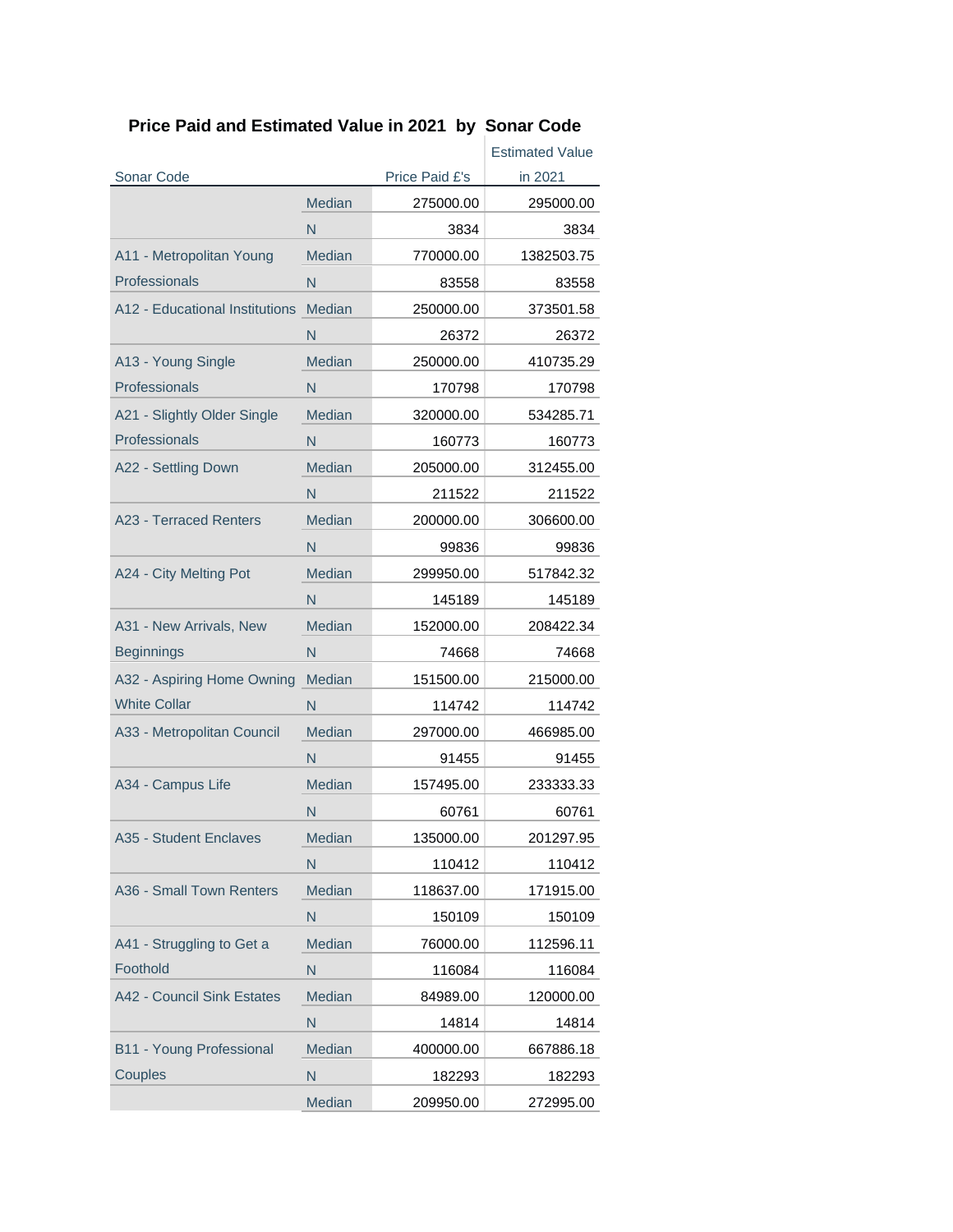| B21 - Young Military<br><b>Families</b> | N             | 10939     | 10939     |
|-----------------------------------------|---------------|-----------|-----------|
| B22 - First Rungs on the                | Median        | 207000.00 | 320488.80 |
| <b>Housing Ladder</b>                   | N             | 278340    | 278340    |
| B31 - Young Home Owning                 | Median        | 218000.00 | 379335.00 |
| <b>White Collar</b>                     | N             | 169771    | 169771    |
| B32 - Suburban Young                    | Median        | 182000.00 | 240661.16 |
| <b>Families</b>                         | N             | 186655    | 186655    |
| B33 - Affordable Mortgaged              | <b>Median</b> | 132500.00 | 195811.27 |
| Terraces                                | N             | 344634    | 344634    |
| <b>B41 - Poorer Renters</b>             | <b>Median</b> | 170000.00 | 315000.00 |
|                                         | N             | 169769    | 169769    |
| <b>B42 - Northern Terraces</b>          | Median        | 79500.00  | 107940.00 |
|                                         | N             | 300316    | 300316    |
| B43 - Suburban Mix                      | Median        | 122000.00 | 180327.87 |
|                                         | N             | 104895    | 104895    |
| B44 - Young Blue Collar                 | Median        | 80000.00  | 115000.00 |
| <b>Families</b>                         | N             | 230677    | 230677    |
| B45 - Struggling Migrants               | Median        | 220000.00 | 373516.26 |
|                                         | N             | 76741     | 76741     |
| B46 - It's a Hard Life                  | <b>Median</b> | 80000.00  | 112995.00 |
|                                         | N             | 76059     | 76059     |
| <b>B47 - Benefit Dependent</b>          | Median        | 110000.00 | 152279.04 |
| <b>Single Parents</b>                   | N             | 5998      | 5998      |
| C11 - Affluent Young                    | Median        | 406000.00 | 689695.33 |
| <b>Families in Town Houses</b>          | N             | 170806    | 170806    |
| C12 - Hardworking Couples               | Median        | 237950.00 | 353617.53 |
| with Families                           | N             | 87038     | 87038     |
| C21 - Commuting Life                    | Median        | 204000.00 | 292477.16 |
|                                         | N             | 287620    | 287620    |
| C22 - White Collar                      | Median        | 160000.00 | 239452.01 |
| Mortgagees                              | N             | 495400    | 495400    |
| C23 - School Aged Children              | Median        | 162500.00 | 242500.00 |
|                                         | N             | 356643    | 356643    |
| C31 - Smaller Communities               | Median        | 119950.00 | 167326.02 |
|                                         | N             | 288470    | 288470    |
| C32 - Suburban Semi's                   | Median        | 175000.00 | 280000.00 |
|                                         | N             | 224060    | 224060    |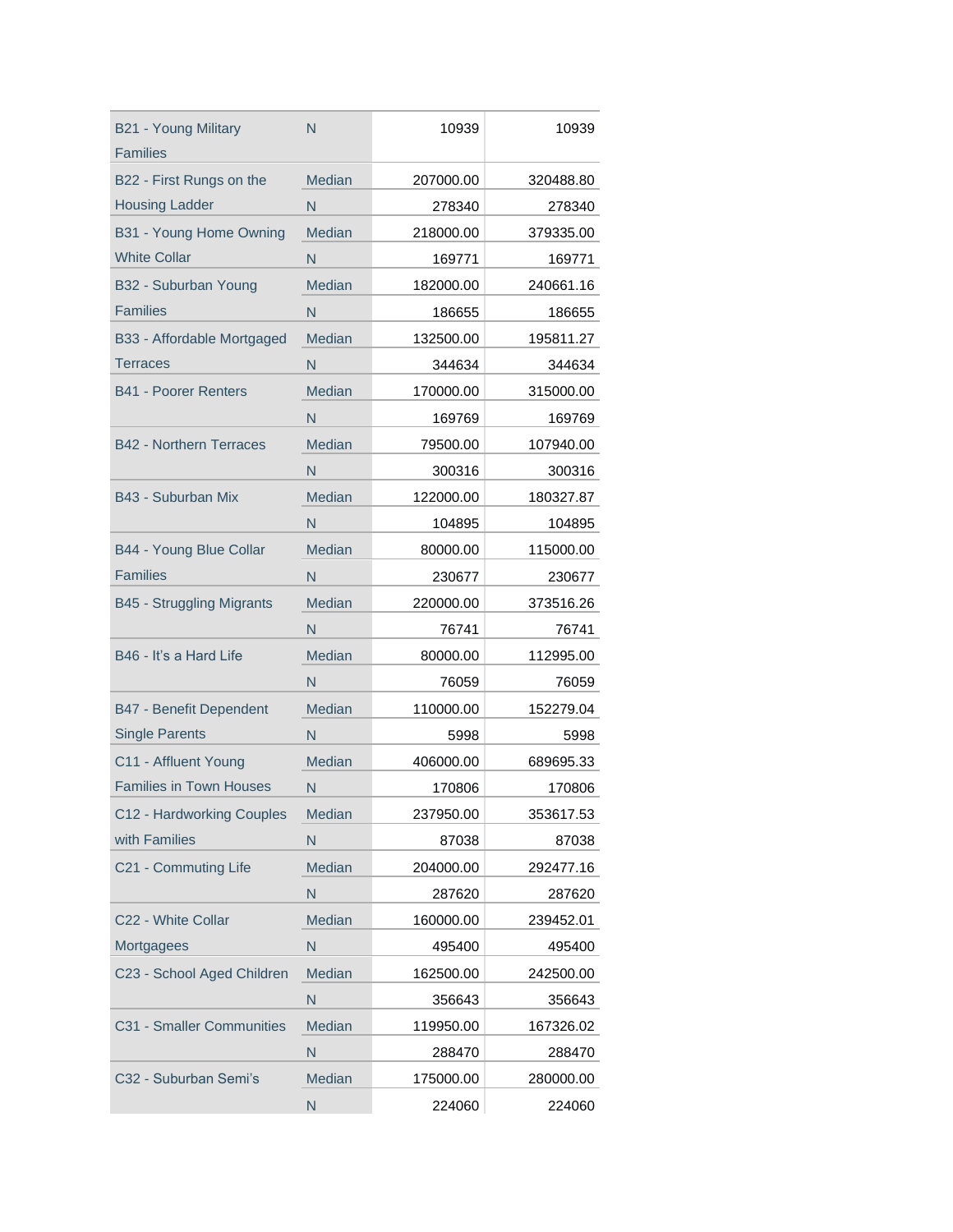| C33 - Struggling Home        | Median        | 113500.00 | 160965.00  |
|------------------------------|---------------|-----------|------------|
| Owners                       | N             | 381035    | 381035     |
| C41 - Asian Extended         | Median        | 75000.00  | 120000.00  |
| <b>Families</b>              | N             | 151634    | 151634     |
| C42 - Families in Council    | Median        | 123375.00 | 185053.19  |
| Overspill                    | N             | 80973     | 80973      |
| C43 - Post War Council       | Median        | 75000.00  | 105094.46  |
|                              | N             | 125712    | 125712     |
| D11 - Wealthy Professionals  | Median        | 695000.00 | 1068865.92 |
| with Children                | N             | 96752     | 96752      |
| D12 - Professionals with     | Median        | 380000.00 | 603651.22  |
| Children                     | N             | 175079    | 175079     |
| D13 - Green Belt Expansion   | Median        | 245000.00 | 367857.76  |
|                              | N             | 349632    | 349632     |
| D <sub>14</sub> - Semi-Rural | <b>Median</b> | 240000.00 | 343868.15  |
| Communities.                 | N             | 415906    | 415906     |
| D15 - Hard Working Families  | Median        | 218000.00 | 325385.06  |
|                              | N             | 363098    | 363098     |
| D21 - Outer London           | Median        | 315000.00 | 557099.87  |
| Professionals                | N             | 160397    | 160397     |
| D22 - White Collar Suburbia  | Median        | 249000.00 | 414030.77  |
|                              | N             | 262161    | 262161     |
| D31 - New Developments       | Median        | 158000.00 | 235125.00  |
|                              | N             | 231152    | 231152     |
| D32 - Established Migrants   | Median        | 195000.00 | 390459.19  |
|                              | N             | 164926    | 164926     |
| D33 - Northern Semi's        | Median        | 127500.00 | 180987.00  |
|                              | N             | 388224    | 388224     |
| D34 - Getting By             | Median        | 115000.00 | 160215.87  |
|                              | N             | 307382    | 307382     |
| D41 - Large Families         | Median        | 186000.00 | 328500.00  |
|                              | N             | 211895    | 211895     |
| D42 - Post Industrial Areas  | Median        | 85000.00  | 119332.55  |
|                              | N             | 161027    | 161027     |
| D43 - Council Right to Buy   | Median        | 97000.00  | 143520.00  |
|                              | N             | 6787      | 6787       |
| E11 - Well Established       | Median        | 410000.00 | 619354.84  |
| Professionals                | N             | 186770    | 186770     |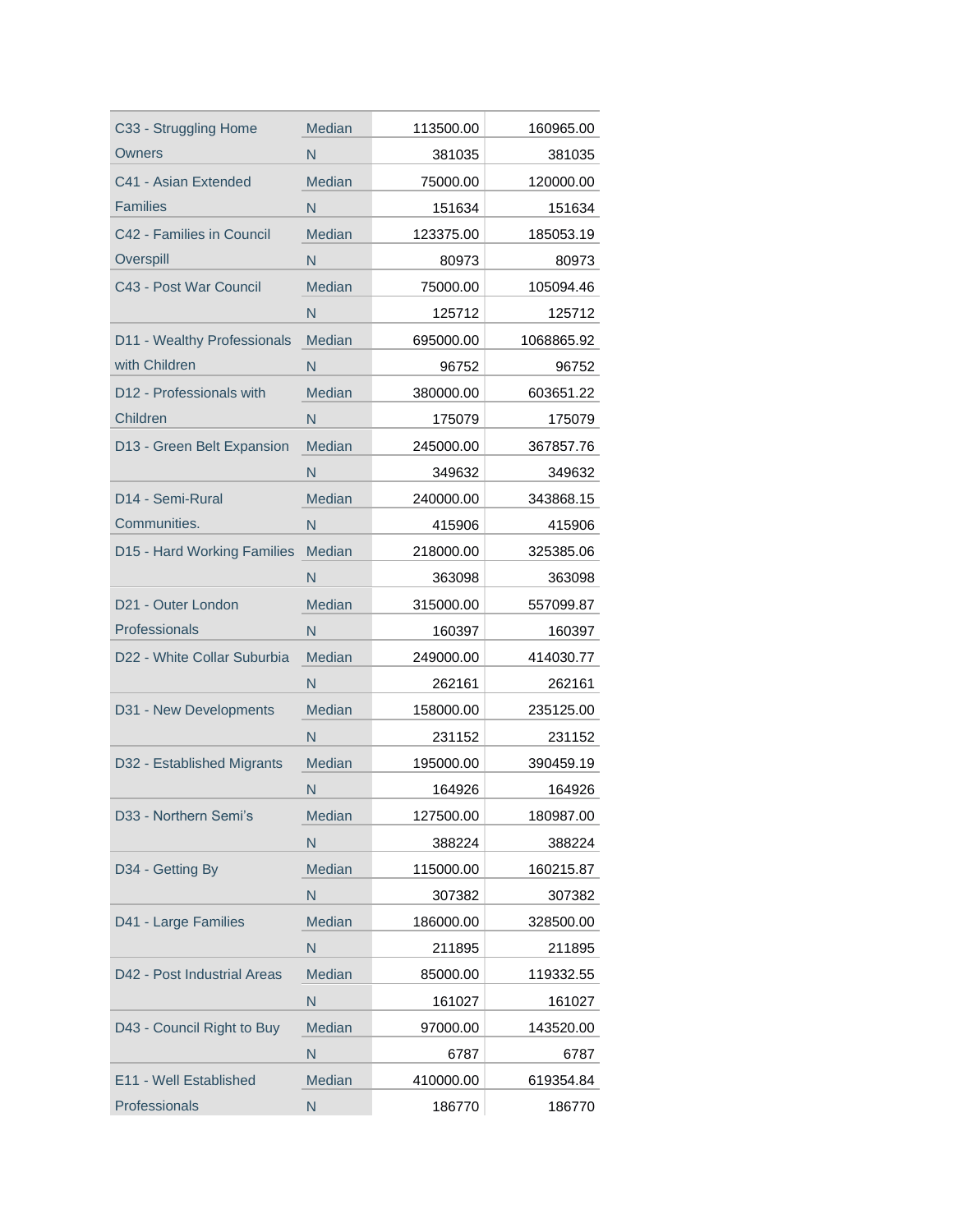| E12 - Country Life             | <b>Median</b> | 377500.00 | 549181.03 |
|--------------------------------|---------------|-----------|-----------|
|                                | N             | 301569    | 301569    |
| E13 - Bricks and Mortar        | Median        | 285000.00 | 431419.75 |
| Assets                         | N             | 208071    | 208071    |
| E14 - Prosperous Town          | <b>Median</b> | 273000.00 | 399095.52 |
| Professionals                  | N             | 317139    | 317139    |
| E15 - Agricultural Business    | <b>Median</b> | 265000.00 | 380972.67 |
|                                | N             | 298578    | 298578    |
| E16 - Rural Small Holdings     | <b>Median</b> | 240000.00 | 337262.13 |
|                                | N             | 76577     | 76577     |
| E21 - Comfortable Couples      | <b>Median</b> | 175000.00 | 255090.59 |
|                                | N             | 431792    | 431792    |
| E22 - Late Middle Aged         | <b>Median</b> | 227500.00 | 353105.86 |
| <b>White Collar</b>            | N             | 30032     | 30032     |
| E23 - Settled Middle England   | Median        | 169000.00 | 245000.00 |
|                                | N             | 351728    | 351728    |
| E31 - Suburban Small           | Median        | 139000.00 | 195148.02 |
| Semi's                         | N             | 260783    | 260783    |
| E41 - Post War Housing         | Median        | 116375.00 | 165746.02 |
| Developments                   | N             | 7602      | 7602      |
| F11 - Long Standing            | Median        | 289995.00 | 435366.67 |
| Professionals                  | N             | 136281    | 136281    |
| F12 - Affluent Seaside         | Median        | 249999.00 | 366351.81 |
| <b>Elders</b>                  | N             | 180487    | 180487    |
| <b>F13 - Rural Retreats</b>    | Median        | 213000.00 | 305629.75 |
|                                | N             | 234157    | 234157    |
| F14 - Affluent Elders in Flats | Median        | 207950.00 | 308000.00 |
| and Maisonettes                | N             | 121039    | 121039    |
| F21 - Comfortable Couples      | Median        | 195000.00 | 285958.81 |
| Still in the Family Home       | N             | 315640    | 315640    |
| F22 - On the Move              | Median        | 172500.00 | 256828.43 |
|                                | N             | 257732    | 257732    |
| F23 - Scottish Small Town      | Median        | 148000.00 | 214400.00 |
| <b>Communities</b>             | N             | 39539     | 39539     |
| F24 - Settled White Collar     | Median        | 158000.00 | 225928.90 |
| Couples                        | N             | 244197    | 244197    |
| F25 - Seaside Seniors          | Median        | 157000.00 | 224675.00 |
|                                | N             | 103096    | 103096    |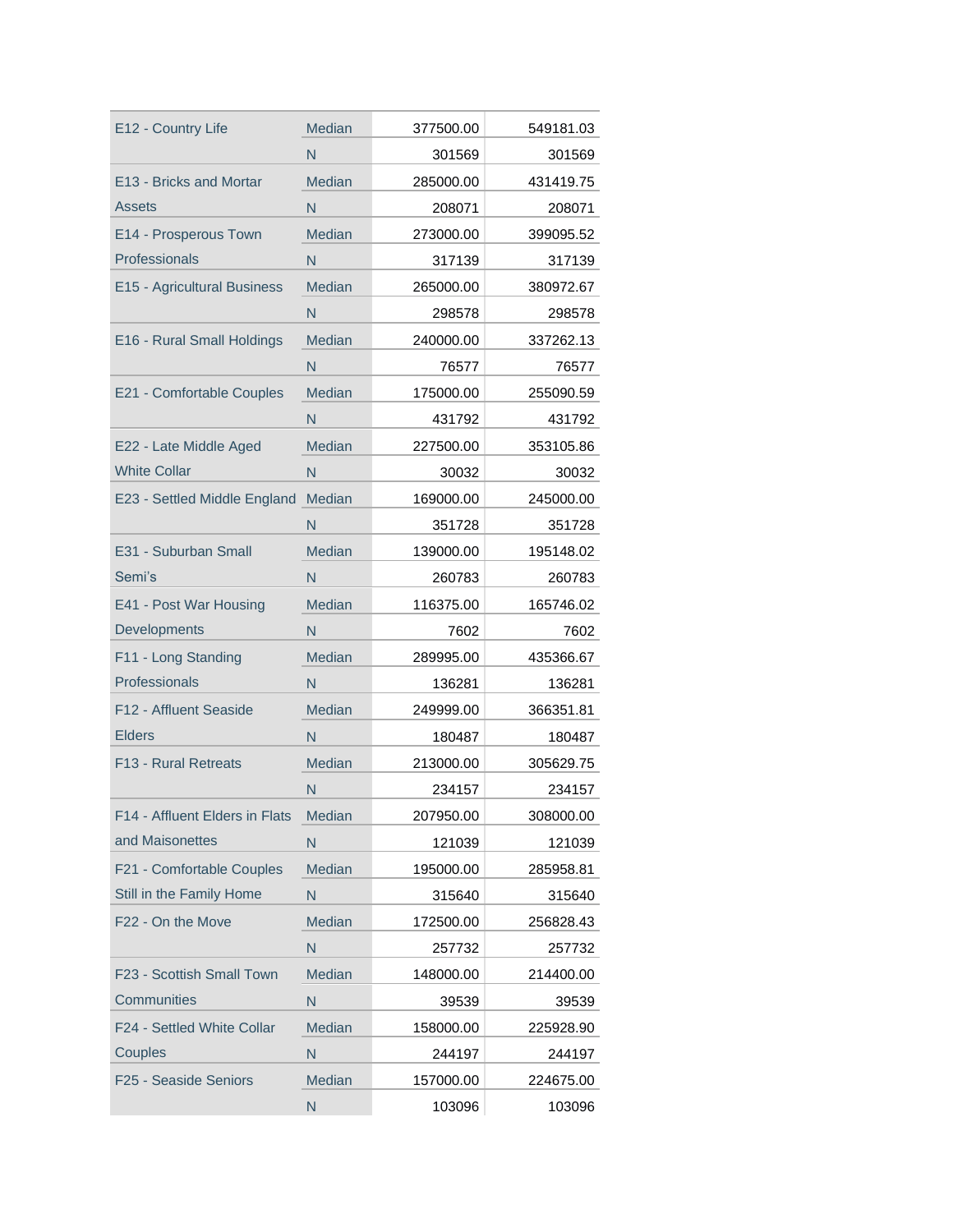| F31 - Aged Small Town        | <b>Median</b> | 141000.00 | 202000.00 |
|------------------------------|---------------|-----------|-----------|
| <b>Communities</b>           | N             | 149742    | 149742    |
| F32 - Older Home Owning      | <b>Median</b> | 130000.00 | 184664.36 |
| <b>Blue Collar</b>           | N             | 276821    | 276821    |
| F33 - Struggling Widowers    | Median        | 140000.00 | 203009.71 |
|                              | N             | 54513     | 54513     |
| F41 - Aged Overspill Estates | <b>Median</b> | 120000.00 | 170625.00 |
|                              | N             | 77179     | 77179     |
| F42 - Retired Blue Collar    | <b>Median</b> | 95000.00  | 132219.82 |
|                              | N             | 211284    | 211284    |
| F43 - Homes for the Elderly  | <b>Median</b> | 110000.00 | 151463.41 |
|                              | N             | 7691      | 7691      |
| F44 - Elderly Struggling     | Median        | 85000.00  | 120450.00 |
| <b>Council Tenants</b>       | N             | 61192     | 61192     |
| Total                        | <b>Median</b> | 174000.00 | 265517.24 |
|                              | N             | 14657054  | 14657054  |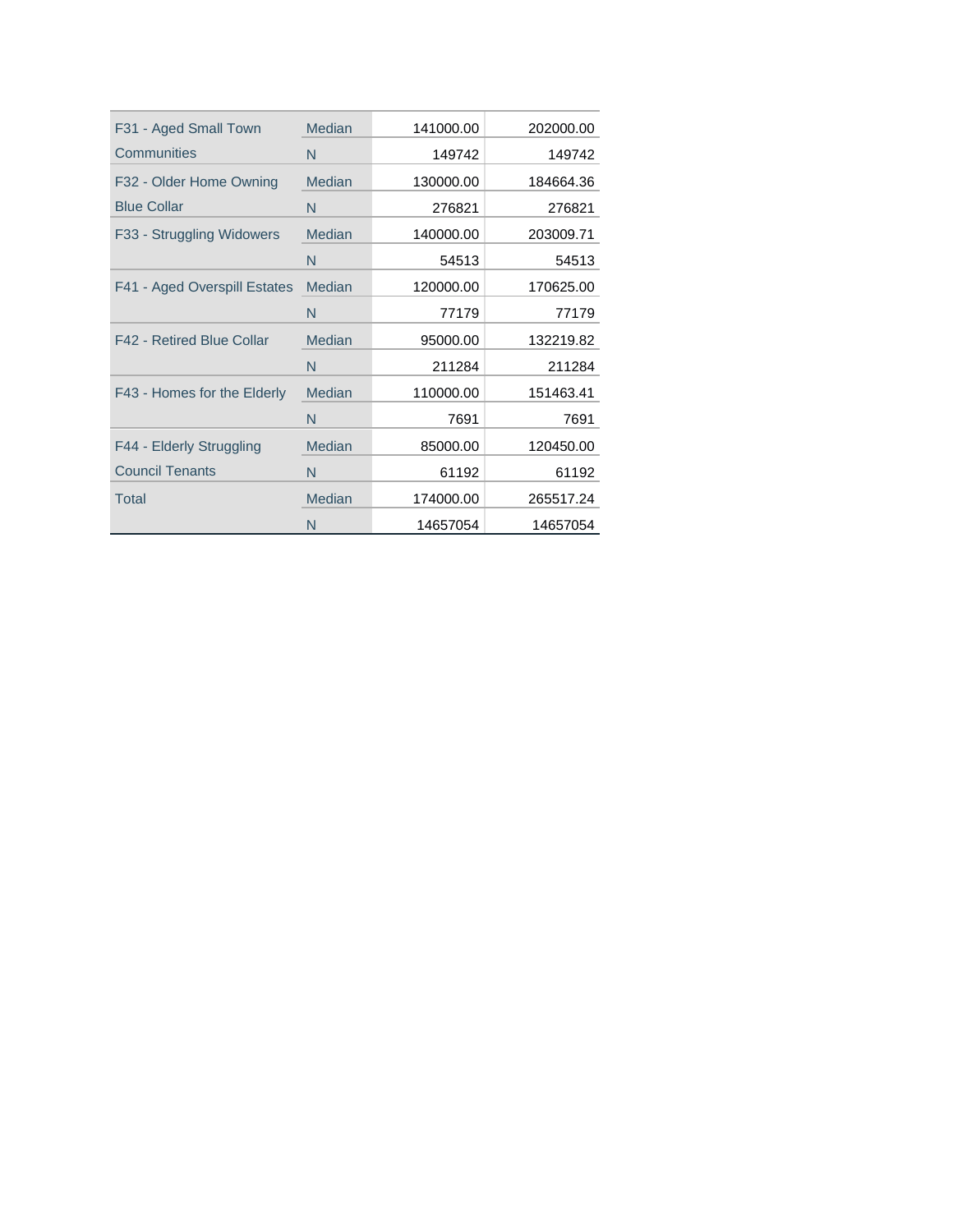|                         |                                                         |                | <b>Estimated Value</b> |
|-------------------------|---------------------------------------------------------|----------------|------------------------|
|                         | Wealth Score Banded into Semi-Deciles (1=Most Affluent) | Price Paid £'s | in 2021                |
| 2.0160+ (Most Affluent) | Median                                                  | 436000.00      | 695000.00              |
|                         | N                                                       | 812513         | 812513                 |
| 1.5098 - 2.0159         | Median                                                  | 316500.00      | 492946.90              |
|                         | N                                                       | 760231         | 760231                 |
| 1.1551 - 1.5097         | Median                                                  | 275000.00      | 421575.00              |
|                         | N                                                       | 819492         | 819492                 |
| .9092 - 1.1550          | Median                                                  | 249500.00      | 377775.00              |
|                         | N                                                       | 753212         | 753212                 |
| .6921 - .9091           | Median                                                  | 234000.00      | 351583.75              |
|                         | N                                                       | 783154         | 783154                 |
| .5064 - .6920           | Median                                                  | 220000.00      | 331812.08              |
|                         | N                                                       | 770687         | 770687                 |
| .3285 - .5063           | Median                                                  | 200000.00      | 309945.95              |
|                         | N                                                       | 823086         | 823086                 |
| .1711 - .3284           | Median                                                  | 190000.00      | 292212.39              |
|                         | N                                                       | 830643         | 830643                 |
| .0257 - .1710           | Median                                                  | 180000.00      | 280000.00              |
|                         | N                                                       | 812254         | 812254                 |
| $-.1123 - .0256$        | Median                                                  | 174000.00      | 264744.21              |
|                         | N                                                       | 829566         | 829566                 |
| $-2474 - 1124$          | Median                                                  | 163500.00      | 246706.03              |
|                         | N                                                       | 844638         | 844638                 |
| $-0.3664 - 0.2475$      | Median                                                  | 156000.00      | 235869.57              |
|                         | N                                                       | 758677         | 758677                 |
| $-0.4895 - 0.3665$      | Median                                                  | 147936.00      | 220000.00              |
|                         | $\mathsf{N}$                                            | 808349         | 808349                 |
| $-0.6090 - 0.4896$      | Median                                                  | 140000.00      | 206500.00              |
|                         | $\mathsf{N}$                                            | 770667         | 770667                 |
| $-0.7217 - 0.6091$      | Median                                                  | 130000.00      | 190794.70              |
|                         | N                                                       | 712189         | 712189                 |
| $-.8371 - .7218$        | Median                                                  | 122500.00      | 176754.57              |
|                         | N                                                       | 697564         | 697564                 |
| $-0.9567 - 0.8372$      | Median                                                  | 112500.00      | 161367.98              |
|                         | ${\sf N}$                                               | 635470         | 635470                 |

## **Price Paid and Estimated Value in 2021 by Wealth Score Banded into Semi-Deciles**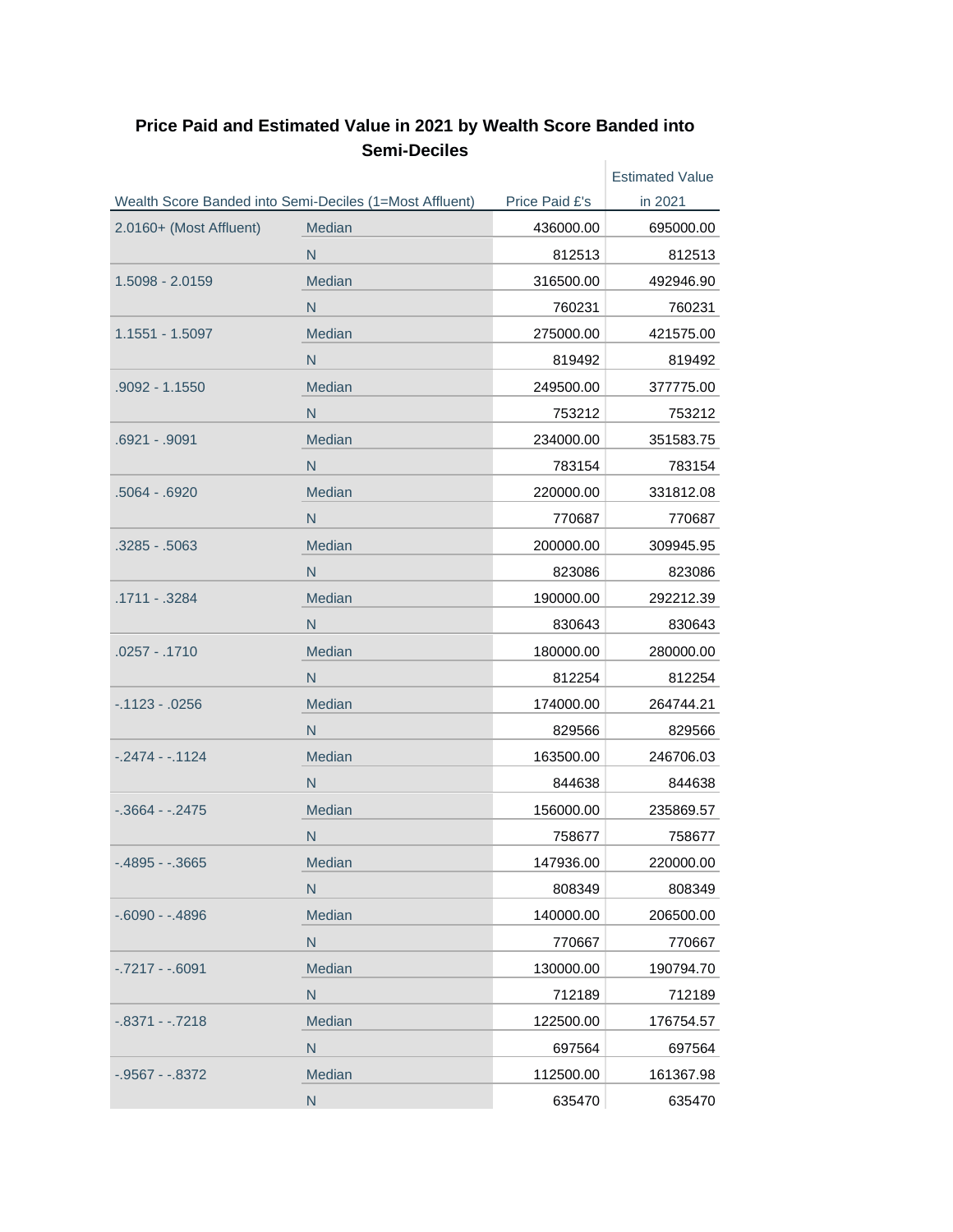| $-1.0998 - .9568$                     | Median | 100500.00 | 146294.78 |
|---------------------------------------|--------|-----------|-----------|
|                                       | N      | 620217    | 620217    |
| $-1.2768 - 1.0999$                    | Median | 90000.00  | 129771.29 |
|                                       | N      | 503980    | 503980    |
| $\epsilon$ = -1.2769 (Least Affluent) | Median | 82500.00  | 115200.00 |
|                                       | N      | 302357    | 302357    |
| <b>Total</b>                          | Median | 174000.00 | 265500.00 |
|                                       | N      | 14648946  | 14648946  |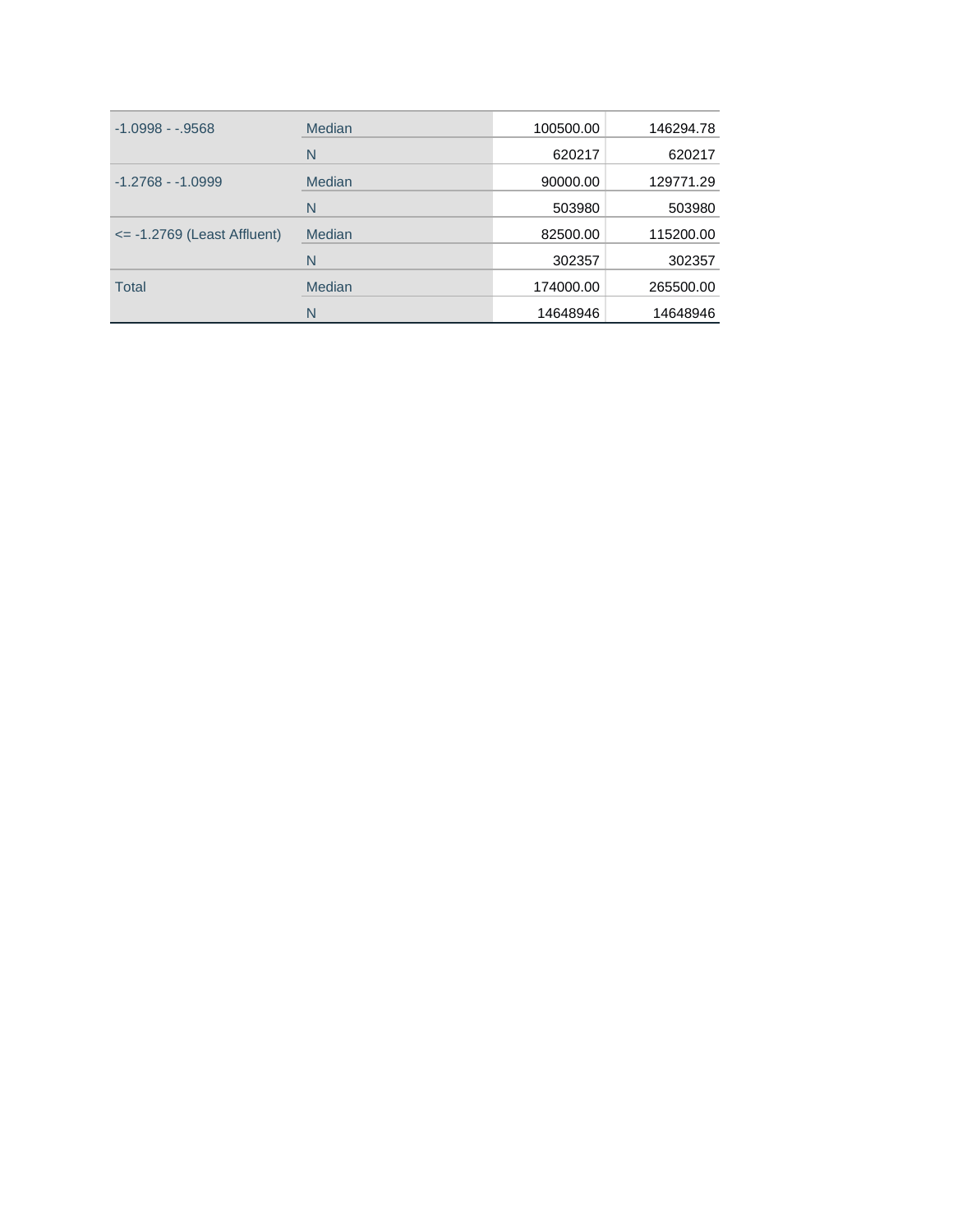|                    |                                                         |                | <b>Estimated Value</b> |
|--------------------|---------------------------------------------------------|----------------|------------------------|
|                    | Family Score Banded into Semi-Deciles (1=Most Families) | Price Paid £'s | in 2021                |
| $1.4859+$          | Median                                                  | 137500.00      | 232200.00              |
|                    | N                                                       | 726929         | 726929                 |
| .9546 - 1.4858     | Median                                                  | 155000.00      | 248565.05              |
|                    | N                                                       | 807238         | 807238                 |
| .6751 - .9545      | Median                                                  | 156500.00      | 242500.00              |
|                    | N                                                       | 798587         | 798587                 |
| .4765 - .6750      | Median                                                  | 159000.00      | 243756.90              |
|                    | N                                                       | 827342         | 827342                 |
| .3298 - .4764      | Median                                                  | 160000.00      | 245000.00              |
|                    | N                                                       | 799663         | 799663                 |
| .1970 - .3297      | Median                                                  | 165000.00      | 250685.84              |
|                    | N                                                       | 864408         | 864408                 |
| .0883 - .1969      | Median                                                  | 166000.00      | 251523.62              |
|                    | N                                                       | 821572         | 821572                 |
| $-0.090 - 0.0882$  | Median                                                  | 170000.00      | 259801.86              |
|                    | N                                                       | 811903         | 811903                 |
| $-.0938 - .0091$   | Median                                                  | 174750.00      | 263886.30              |
|                    | N                                                       | 785434         | 785434                 |
| $-0.1773 - 0.0939$ | Median                                                  | 173995.00      | 262762.50              |
|                    | N                                                       | 781471         | 781471                 |
| $-.2568 - .1774$   | Median                                                  | 176000.00      | 268005.64              |
|                    | N                                                       | 757908         | 757908                 |
| $-0.3327 - 0.2569$ | Median                                                  | 180000.00      | 273215.55              |
|                    | N                                                       | 732761         | 732761                 |
| $-4158 - 3328$     | Median                                                  | 185000.00      | 279351.79              |
|                    | N                                                       | 782232         | 782232                 |
| $-0.5003 - 0.4159$ | Median                                                  | 188000.00      | 285000.00              |
|                    | N                                                       | 740523         | 740523                 |
| $-0.5937 - 0.5004$ | Median                                                  | 190000.00      | 289817.23              |
|                    | N                                                       | 724551         | 724551                 |
| $-0.6950 - 0.5938$ | Median                                                  | 197100.00      | 297973.57              |
|                    | ${\sf N}$                                               | 675567         | 675567                 |
| $-0.8240 - 0.6951$ | Median                                                  | 200000.00      | 303907.82              |
|                    | N                                                       | 679363         | 679363                 |

#### **Price Paid and Estimated Value in 2021 by Family Score Banded into Semi-Deciles (Band 1= Most Families)** Ŷ.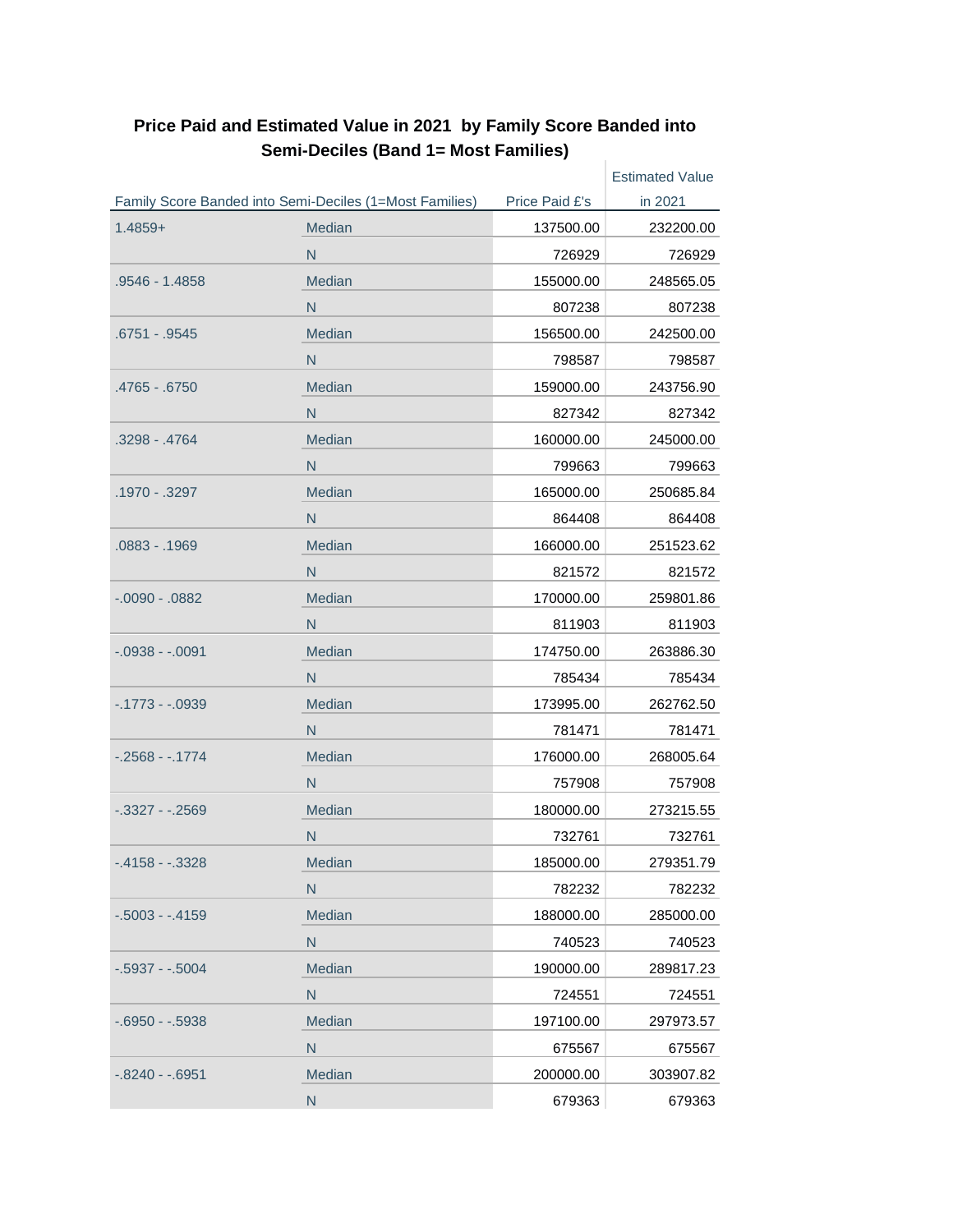| $-0.9967 - 0.8241$ | Median | 211000.00 | 320804.23 |
|--------------------|--------|-----------|-----------|
|                    | N      | 620696    | 620696    |
| $-1.2283 - .9968$  | Median | 210000.00 | 315458.17 |
|                    | N      | 483780    | 483780    |
| $\le$ -1.2284      | Median | 192000.00 | 284500.00 |
|                    | N      | 427018    | 427018    |
| <b>Total</b>       | Median | 174000.00 | 265500.00 |
|                    | N      | 14648946  | 14648946  |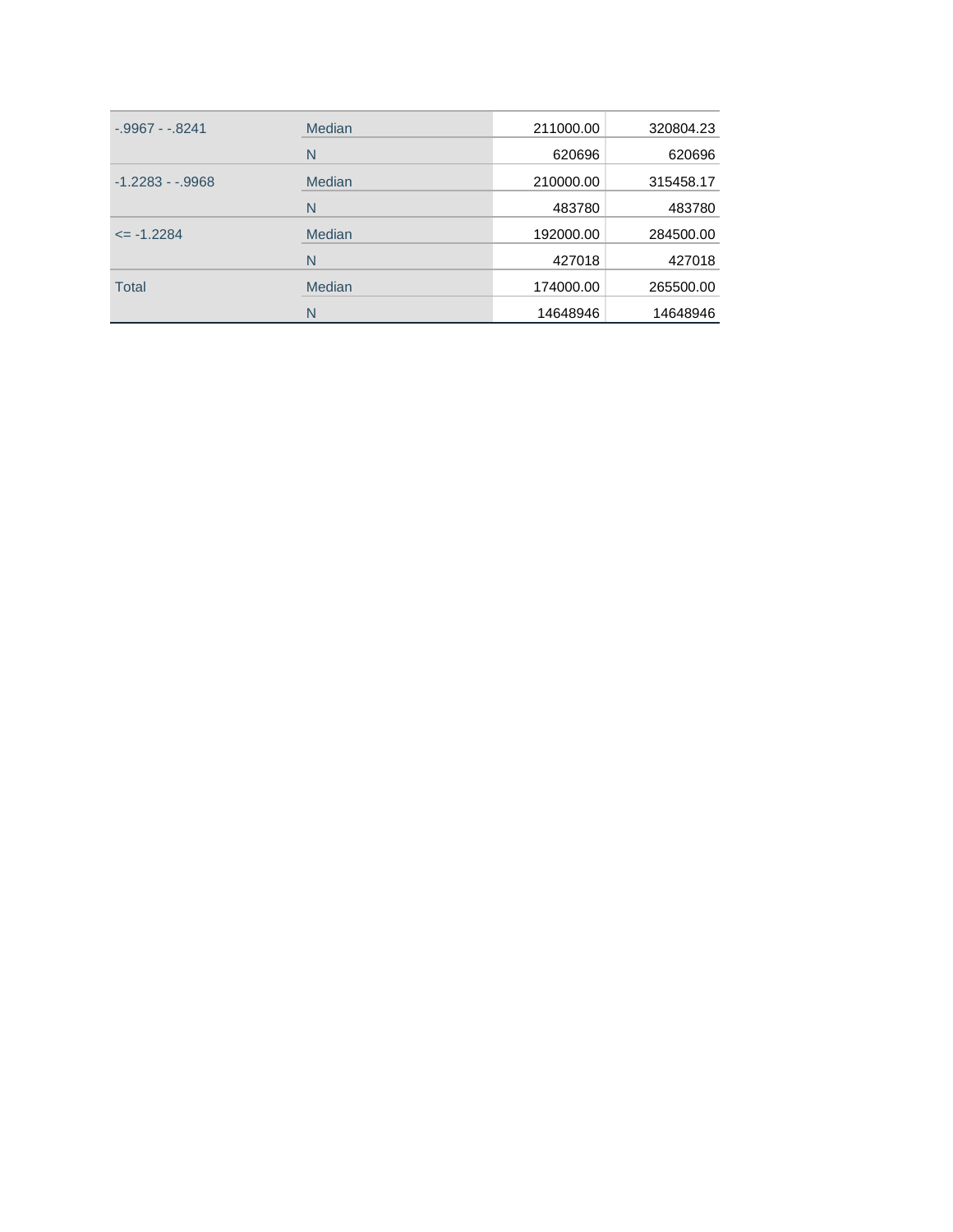| <b>Correlations</b>                                                                                            |                        |                          |                                      |  |  |
|----------------------------------------------------------------------------------------------------------------|------------------------|--------------------------|--------------------------------------|--|--|
| <b>Correlations between Area Council</b><br>Tax bands, Price paid for the<br>Property and Estimated 2021 Value |                        | <b>Price Paid</b><br>E's | <b>Estimated</b><br>Value in<br>2021 |  |  |
| Proportion of Properties in Band A                                                                             | Pearson<br>Correlation | $-.132"$                 | $-154$ **                            |  |  |
|                                                                                                                | N                      | 14,656,297               | 14,656,297                           |  |  |
| Proportion of Properties in Band B                                                                             | Pearson<br>Correlation | $-.113"$                 | $-.131"$                             |  |  |
|                                                                                                                | N                      | 14,656,297               | 14,656,297                           |  |  |
| Proportion of Properties in Band C                                                                             | Pearson<br>Correlation | $-.065$ <sup>**</sup>    | $-.072$ **                           |  |  |
|                                                                                                                | N                      | 14,656,297               | 14,656,297                           |  |  |
| Proportion of Properties in Band D                                                                             | Pearson<br>Correlation | $.017$ <sup>**</sup>     | $.024$ <sup>**</sup>                 |  |  |
|                                                                                                                | N                      | 14,656,297               | 14,656,297                           |  |  |
| Proportion of Properties in Band E                                                                             | Pearson<br>Correlation | $.082**$                 | $.095$ **                            |  |  |
|                                                                                                                | N                      | 14,656,297               | 14,656,297                           |  |  |
| Proportion of Properties in Band F                                                                             | Pearson<br>Correlation | $.129$ **                | $.148$ <sup>**</sup>                 |  |  |
|                                                                                                                | N                      | 14,656,297               | 14,656,297                           |  |  |
| Proportion of Properties in Band G                                                                             | Pearson<br>Correlation | $.202$ <sup>**</sup>     | $.236**$                             |  |  |
|                                                                                                                | N                      | 14,656,297               | 14,656,297                           |  |  |
| Proportion of Properties in Band HI                                                                            | Pearson<br>Correlation | $.260$ **                | $.312$ **                            |  |  |
|                                                                                                                | N                      | 14,656,297               | 14,656,297                           |  |  |

\*\*. Correlation is significant at the

0.01 level (2-tailed).

The figures show an increasingly strong correlation between price paid and estimated value in 2021 and the higher rated Council Tax bands.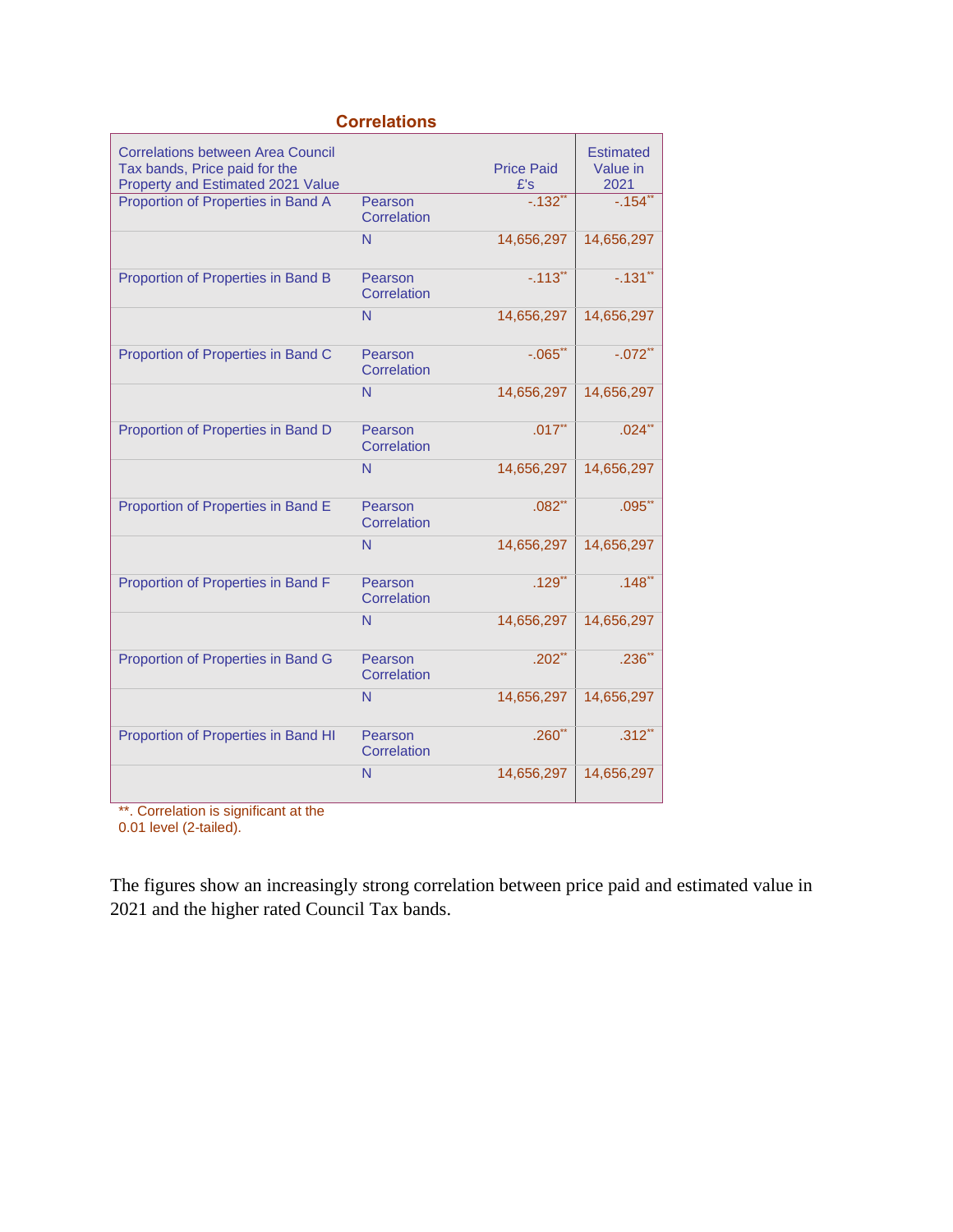| Q2 2021 Postcode Sector Borrowing per Household |              |                | <b>Estimated Value</b> |
|-------------------------------------------------|--------------|----------------|------------------------|
| (Banded into Semi-Deciles)                      |              | Price Paid £'s | in 2021                |
| $= 26970$                                       | Median       | 85100.00       | 122000.00              |
|                                                 | N            | 733362         | 733362                 |
| 26971 - 32289                                   | Median       | 100000.00      | 140477.57              |
|                                                 | N            | 729452         | 729452                 |
| 32290 - 36288                                   | Median       | 114950.00      | 156923.08              |
|                                                 | N.           | 734816         | 734816                 |
| 36289 - 39457                                   | Median       | 122000.00      | 169694.81              |
|                                                 | N            | 732917         | 732917                 |
| 39458 - 42749                                   | Median       | 125000.00      | 175722.60              |
|                                                 | N            | 728534         | 728534                 |
| 42750 - 45763                                   | Median       | 130000.00      | 183928.72              |
|                                                 | N            | 735306         | 735306                 |
| 45764 - 48912                                   | Median       | 139500.00      | 195491.80              |
|                                                 | N            | 731612         | 731612                 |
| 48913 - 52211                                   | Median       | 149950.00      | 213525.00              |
|                                                 | N            | 733043         | 733043                 |
| 52212 - 55729                                   | Median       | 157000.00      | 223891.53              |
|                                                 | N.           | 731488         | 731488                 |
| 55730 - 59615                                   | Median       | 165000.00      | 240000.00              |
|                                                 | N            | 734230         | 734230                 |
| 59616 - 64451                                   | Median       | 175000.00      | 258637.50              |
|                                                 | N            | 729196         | 729196                 |
| 64452 - 69561                                   | Median       | 189995.00      | 276320.24              |
|                                                 | N            | 732850         | 732850                 |
| 69562 - 76172                                   | Median       | 200000.00      | 295000.00              |
|                                                 | N            | 732327         | 732327                 |
| 76173 - 82786                                   | Median       | 219995.00      | 323756.64              |
|                                                 | ${\sf N}$    | 733730         | 733730                 |
| 82787 - 91782                                   | Median       | 230000.00      | 344613.64              |
|                                                 | N            | 732262         | 732262                 |
| 91783 - 101878                                  | Median       | 245000.00      | 374138.57              |
|                                                 | N            | 728259         | 728259                 |
| 101879 - 114003                                 | Median       | 265000.00      | 420000.00              |
|                                                 | $\mathsf{N}$ | 736952         | 736952                 |

## **Price Paid and Estimated Value in 2021 by Q2 2021 Postcode Sector Borrowing per Household (Banded into Semi-Deciles)**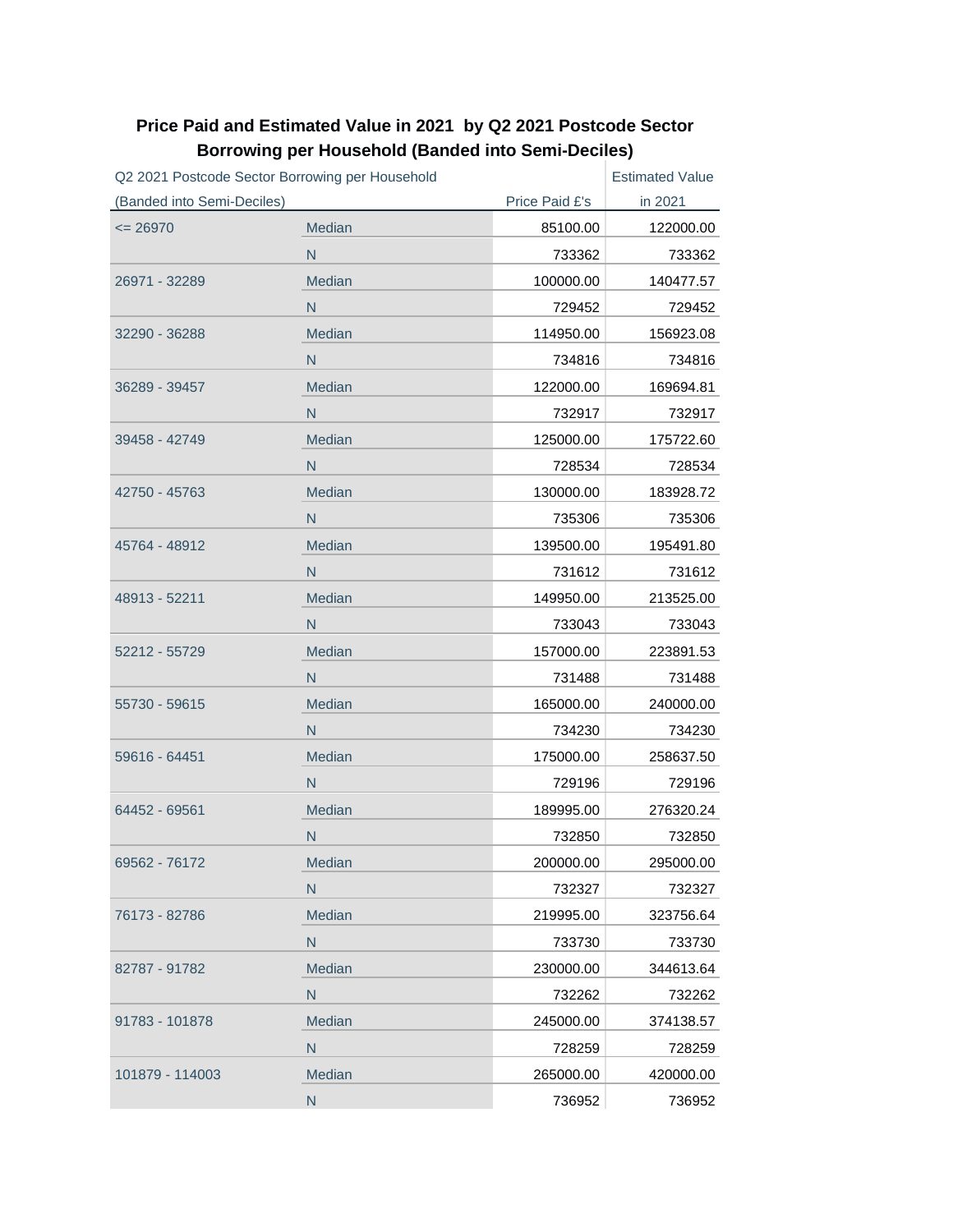| 114004 - 129206 | Median        | 290000.00 | 463377.61 |
|-----------------|---------------|-----------|-----------|
|                 | N             | 731983    | 731983    |
| 129207 - 153994 | Median        | 336000.00 | 535988.05 |
|                 | N             | 730642    | 730642    |
| 153995+         | <b>Median</b> | 432000.00 | 697982.53 |
|                 | N             | 731632    | 731632    |
| <b>Total</b>    | <b>Median</b> | 174000.00 | 265356.66 |
|                 | N             | 14644593  | 14644593  |

The Financial Services Authority (FSA) publish figures on the total amount of Mortgage Borrowing there is in each postcode sector. This amount has been divided by the number of properties shown on the Land Registry database to give an estimated average amount still outstanding over all mortgages. This figure has then been banded into 20 semi-deciles. The table shows a strong association between average outstanding mortgage borrowed and both the price paid for the property and the estimated 2021 value.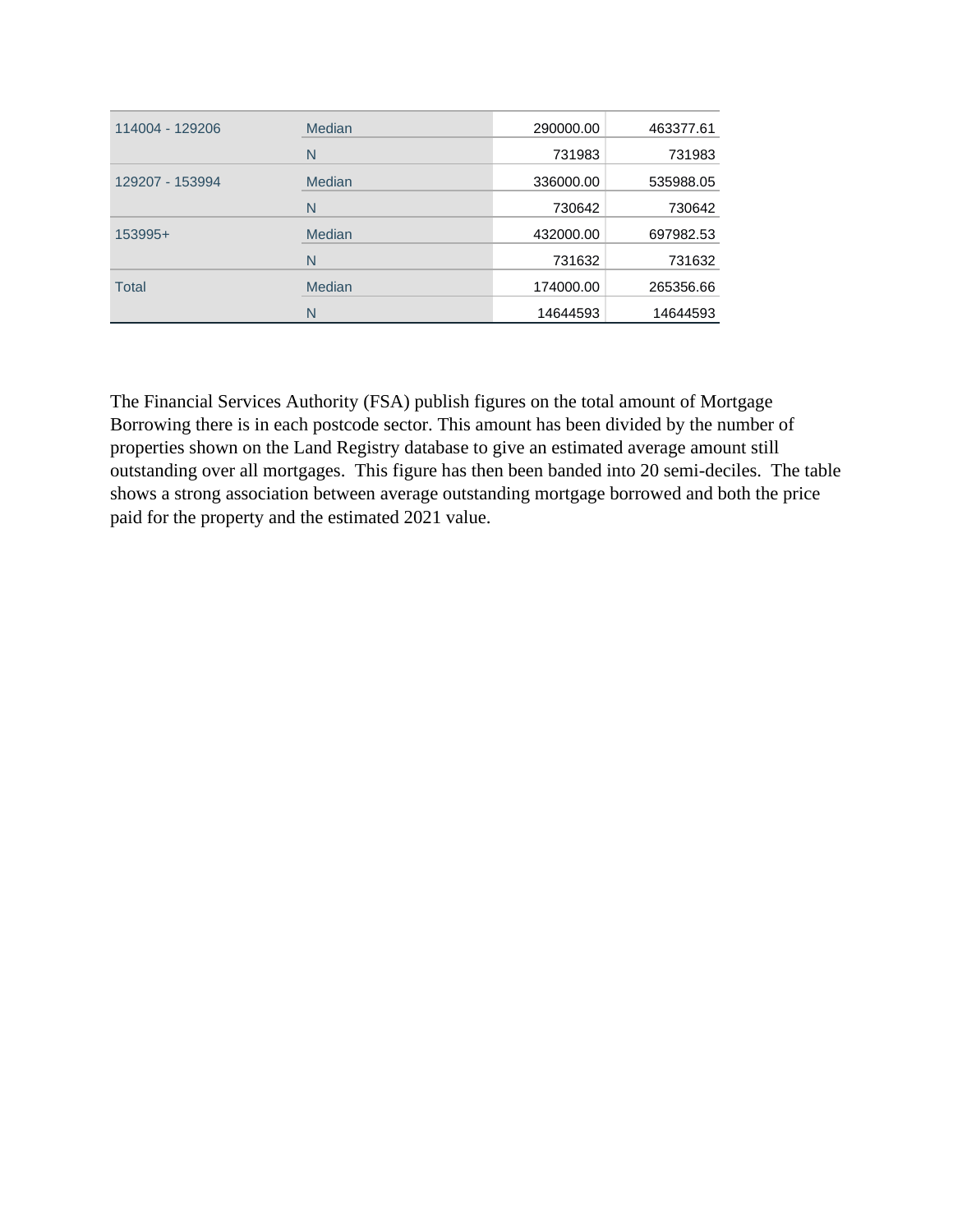| Index of Multiple Deprivation Banded into Semi-Deciles |              | <b>Estimated Value</b> |           |
|--------------------------------------------------------|--------------|------------------------|-----------|
| (Low = High Levels of Deprivation)                     |              | Price Paid £'s         | in 2021   |
| $1.58275+$                                             | Median       | 273500.00              | 415000.00 |
|                                                        | $\mathsf{N}$ | 885972                 | 885972    |
| 1.39617 - 1.58274                                      | Median       | 245000.00              | 366491.67 |
|                                                        | N            | 880579                 | 880579    |
| 1.21215 - 1.39616                                      | Median       | 225000.00              | 334641.71 |
|                                                        | N            | 868131                 | 868131    |
| 1.03335 - 1.21214                                      | Median       | 217500.00              | 322209.94 |
|                                                        | N            | 852565                 | 852565    |
| .85456 - 1.03334                                       | Median       | 209950.00              | 308140.28 |
|                                                        | N            | 833584                 | 833584    |
| .67928 - .85455                                        | Median       | 205000.00              | 301973.68 |
|                                                        | N            | 825529                 | 825529    |
| .50453 - .67927                                        | Median       | 195000.00              | 293010.10 |
|                                                        | $\mathsf{N}$ | 809869                 | 809869    |
| .33026 - .50452                                        | Median       | 193500.00              | 291715.29 |
|                                                        | N            | 787285                 | 787285    |
| .16187 - .33025                                        | Median       | 187500.00              | 282150.00 |
|                                                        | N            | 783176                 | 783176    |
| $-00712 - 16186$                                       | Median       | 179995.00              | 270652.17 |
|                                                        | N            | 771521                 | 771521    |
| $-0.17931 - 0.00713$                                   | Median       | 175000.00              | 265431.31 |
|                                                        | N            | 746563                 | 746563    |
| $-0.34947 - 0.17932$                                   | Median       | 165000.00              | 248025.61 |
|                                                        | N            | 738113                 | 738113    |
| $-0.51963 - 0.34948$                                   | Median       | 156000.00              | 238312.50 |
|                                                        | $\mathsf{N}$ | 720000                 | 720000    |
| $-0.68952 - 0.51964$                                   | Median       | 149000.00              | 225388.70 |
|                                                        | N            | 703268                 | 703268    |
| -.85942 - -.68953                                      | Median       | 140000.00              | 212800.00 |
|                                                        | $\mathsf{N}$ | 670209                 | 670209    |
| $-1.03181 - .85943$                                    | Median       | 130000.00              | 192456.39 |
|                                                        | ${\sf N}$    | 634276                 | 634276    |
| -1.20432 - -1.03182                                    | Median       | 121000.00              | 176102.56 |
|                                                        | ${\sf N}$    | 597989                 | 597989    |

## **Price Paid and Estimated Value in 2021 by Index of Multiple Deprivation Banded into Semi-Deciles (Low = High Levels of Deprivation)**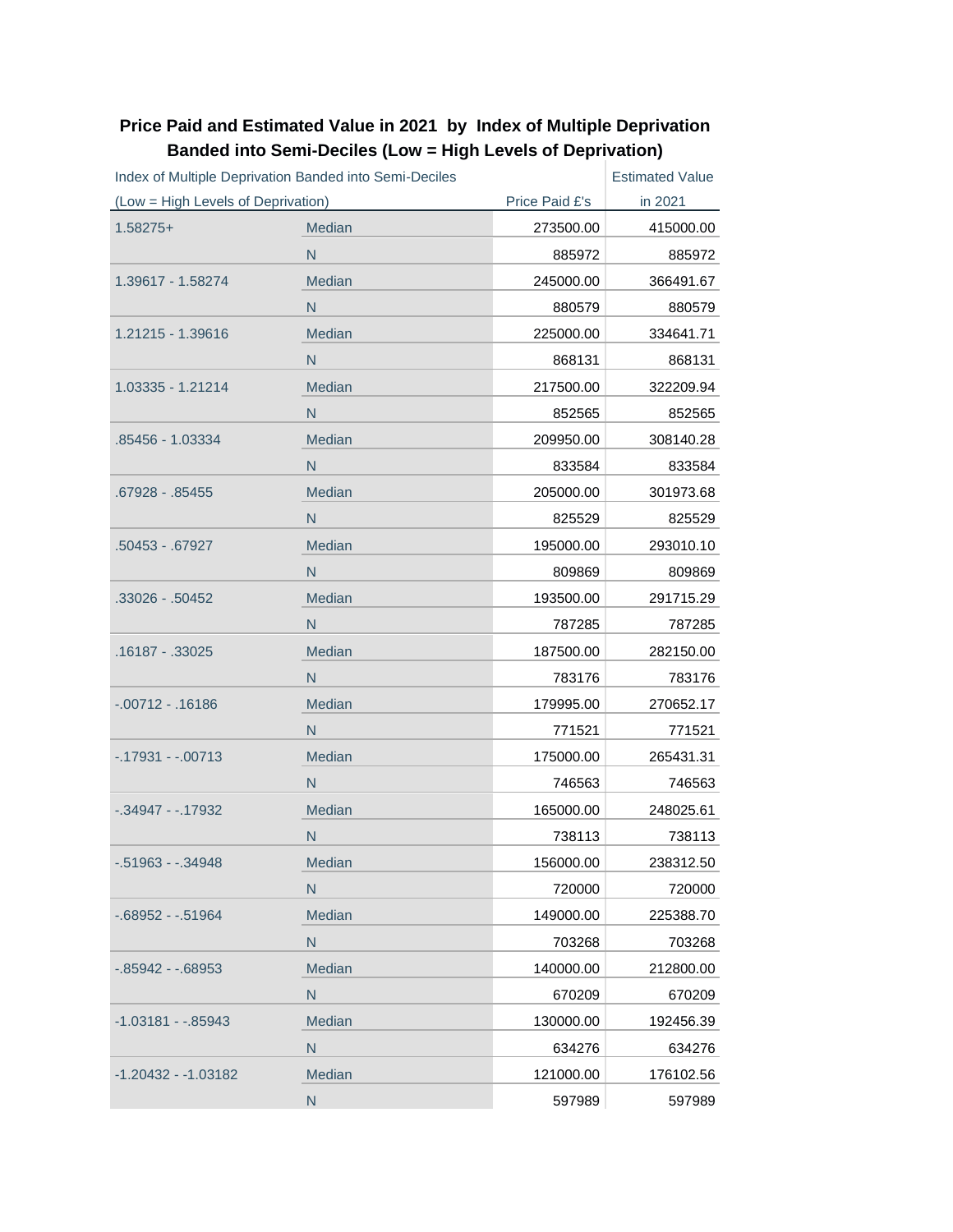| $-1.37949 - 1.20433$  | Median | 107500.00 | 154736.84 |
|-----------------------|--------|-----------|-----------|
|                       | N      | 561921    | 561921    |
| $-1.55401 - -1.37950$ | Median | 90000.00  | 132326.22 |
|                       | N      | 517167    | 517167    |
| $\le$ -1.55402        | Median | 76000.00  | 108860.76 |
|                       | N      | 461223    | 461223    |
| <b>Total</b>          | Median | 174000.00 | 265500.00 |
|                       | N      | 14648940  | 14648940  |

# **Age of Property Descriptive Statistics**

÷.

|                                          | N        | Minimum | Maximum | Mean    | Std. Deviation |
|------------------------------------------|----------|---------|---------|---------|----------------|
| % Properties Pre 1900 in<br><b>LSOA</b>  | 14611921 | .00     | 100.00  | 16.3793 | 20.20322       |
| % Properties 1900_1918 in<br><b>LSOA</b> | 14611921 | .00     | 100.00  | 5.8276  | 11.15613       |
| % Properties 1919_1929 in<br><b>LSOA</b> | 14611921 | .00     | 100.00  | 4.8085  | 9.46146        |
| % Properties 1930_1939 in<br><b>LSOA</b> | 14611921 | .00     | 100.00  | 10.4506 | 15.89451       |
| % Properties 1945_1954 in<br><b>LSOA</b> | 14611921 | .00     | 100.00  | 5.8804  | 10.74361       |
| % Properties 1955_1964 in<br><b>LSOA</b> | 14611921 | .00     | 100.00  | 9.8152  | 13.66219       |
| % Properties 1965_1972 in<br><b>LSOA</b> | 14611921 | .00     | 100.00  | 9.5076  | 12.89359       |
| % Properties 1973_1982 in<br><b>LSOA</b> | 14611921 | .00     | 100.00  | 9.1205  | 13.29244       |
| % Properties 1983_1992 in<br><b>LSOA</b> | 14611921 | .00     | 100.00  | 7.8604  | 11.74817       |
| % Properties 1993_1999 in<br><b>LSOA</b> | 14611921 | .00.    | 100.00  | 5.8613  | 10.21128       |
| % Properties 2000_2009 in<br><b>LSOA</b> | 14611921 | .00     | 100.00  | 8.2116  | 12.09326       |
| % Properties 2010_2019 in<br><b>LSOA</b> | 14611921 | .00     | 100.00  | 6.2770  | 9.62713        |
| Valid N (listwise)                       | 14611921 |         |         |         |                |